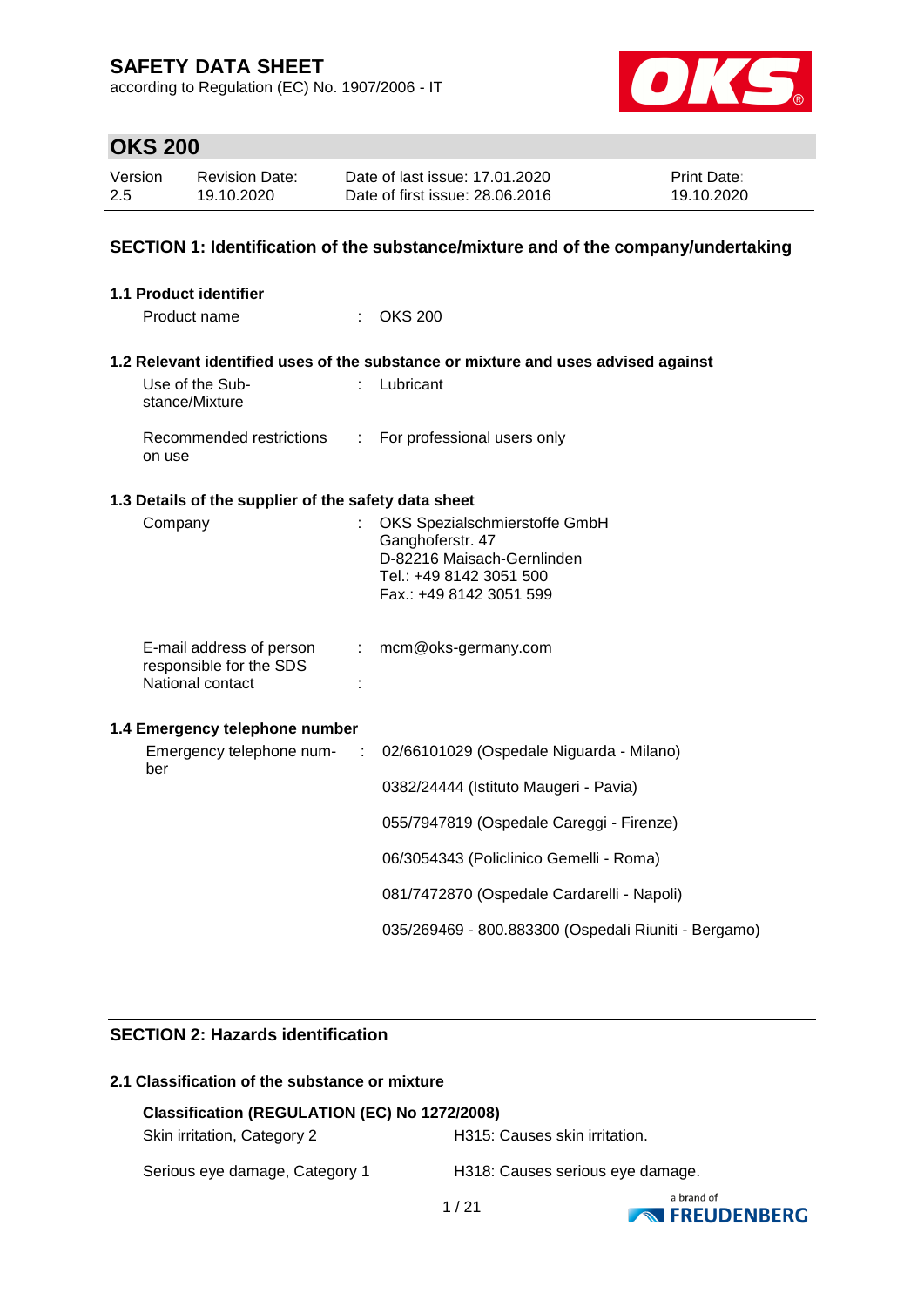according to Regulation (EC) No. 1907/2006 - IT



## **OKS 200**

| Version | Revision Date: | Date of last issue: 17.01.2020  | <b>Print Date:</b> |
|---------|----------------|---------------------------------|--------------------|
| 2.5     | 19.10.2020     | Date of first issue: 28,06,2016 | 19.10.2020         |

### **2.2 Label elements**

| Labelling (REGULATION (EC) No 1272/2008) |  |                                                            |                                                                                                                                                                                                                    |
|------------------------------------------|--|------------------------------------------------------------|--------------------------------------------------------------------------------------------------------------------------------------------------------------------------------------------------------------------|
| Hazard pictograms                        |  |                                                            |                                                                                                                                                                                                                    |
| Signal word                              |  | Danger                                                     |                                                                                                                                                                                                                    |
| <b>Hazard statements</b>                 |  | H315<br>H318                                               | Causes skin irritation.<br>Causes serious eye damage.                                                                                                                                                              |
| Precautionary statements                 |  | <b>Prevention:</b><br>P <sub>264</sub><br>P <sub>280</sub> | Wash skin thoroughly after handling.<br>Wear protective gloves/ eye protection/ face<br>protection.                                                                                                                |
|                                          |  | <b>Response:</b>                                           |                                                                                                                                                                                                                    |
|                                          |  | $P302 + P352$                                              | IF ON SKIN: Wash with plenty of soap and<br>water.                                                                                                                                                                 |
|                                          |  |                                                            | $P305 + P351 + P338 + P310$ IF IN EYES: Rinse cautiously<br>with water for several minutes. Remove<br>contact lenses, if present and easy to do.<br>Continue rinsing. Immediately call a<br>POISON CENTER/ doctor. |
|                                          |  | $P332 + P313$                                              | If skin irritation occurs: Get medical advice/<br>attention.                                                                                                                                                       |
|                                          |  | $P362 + P364$                                              | Take off contaminated clothing and wash it<br>before reuse.                                                                                                                                                        |

Hazardous components which must be listed on the label: calcium dihydroxide

### **2.3 Other hazards**

This substance/mixture contains no components considered to be either persistent, bioaccumulative and toxic (PBT), or very persistent and very bioaccumulative (vPvB) at levels of 0.1% or higher.

### **SECTION 3: Composition/information on ingredients**

### **3.2 Mixtures**

Chemical nature : Molybdenum disulfide graphite Synthetic hydrocarbon oil

### **Components**

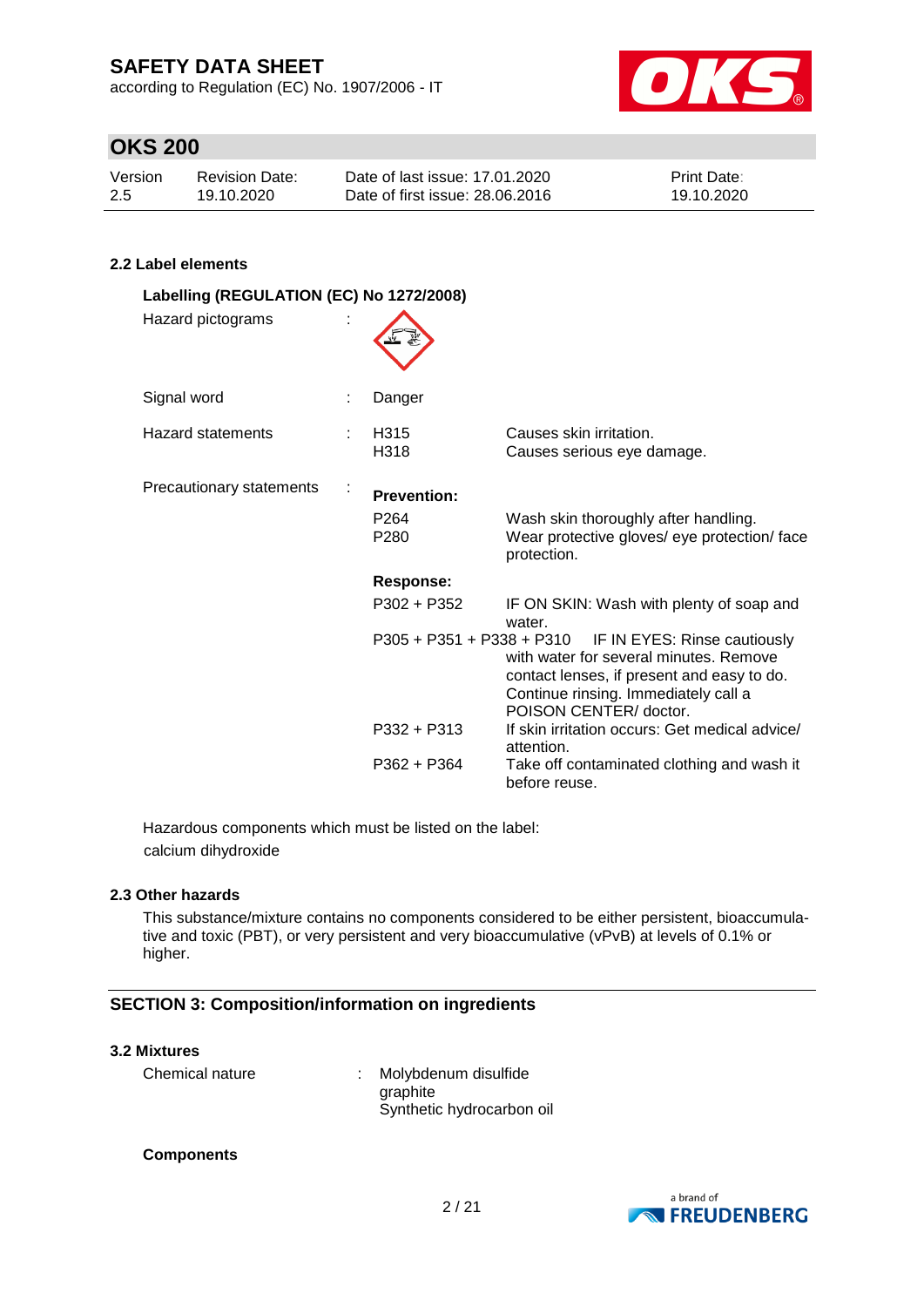according to Regulation (EC) No. 1907/2006 - IT



## **OKS 200**

| Version<br><b>Revision Date:</b><br>2.5<br>19.10.2020 |  |         | Date of last issue: 17.01.2020<br>Date of first issue: 28,06,2016 | <b>Print Date:</b><br>19.10.2020 |               |
|-------------------------------------------------------|--|---------|-------------------------------------------------------------------|----------------------------------|---------------|
|                                                       |  |         |                                                                   |                                  |               |
| l Chemical name                                       |  | CAS-No. | <b>Classification</b>                                             | Concentration                    | Concentration |

| סווסווווטמו וומוווס                          | טרו־טר <i>ו</i> ט.<br>EC-No.<br>Index-No.<br>Registration number                                                                                                       | UROOMIUAUUH                                             | <b>UUIIUGHIHAHUII</b><br>limits<br>M-Factor<br><b>Notes</b> | <b>UUIILEIILIALIUI</b><br>(% w/w) |
|----------------------------------------------|------------------------------------------------------------------------------------------------------------------------------------------------------------------------|---------------------------------------------------------|-------------------------------------------------------------|-----------------------------------|
| calcium dihydroxide                          | 1305-62-0<br>215-137-3<br>01-2119475151-45-<br><b>XXXX</b>                                                                                                             | Skin Irrit.2; H315<br>Eye Dam.1; H318<br>STOT SE3; H335 |                                                             | $>= 10 - 20$                      |
| Substances with a workplace exposure limit : |                                                                                                                                                                        |                                                         |                                                             |                                   |
| molybdenum disul-<br>phide                   | 1317-33-5<br>215-263-9                                                                                                                                                 | Not classified                                          |                                                             | $>= 10 - 20$                      |
| Graphite                                     | 7782-42-5<br>231-955-3                                                                                                                                                 | Not classified                                          |                                                             | $>= 1 - 10$                       |
| lithium 12-<br>hydroxystearate               | 7620-77-1<br>231-536-5<br>01-2119970893-23-<br><b>XXXX</b><br>01-2119970893-23-<br><b>XXXX</b><br>01-2119970893-23-<br><b>XXXX</b><br>01-2119970893-23-<br><b>XXXX</b> | Not classified                                          |                                                             | $>= 1 - 10$                       |
| $N, N'$ -<br>ethylene-<br>di(stearamide)     | 110-30-5<br>203-755-6<br>01-2119487304-36-<br>0002                                                                                                                     | Not classified                                          |                                                             | $>= 1 - 10$                       |

For explanation of abbreviations see section 16.

### **SECTION 4: First aid measures**

### **4.1 Description of first aid measures**

If inhaled : Remove person to fresh air. If signs/symptoms continue, get medical attention. Keep patient warm and at rest. If unconscious, place in recovery position and seek medical advice. Keep respiratory tract clear. If breathing is irregular or stopped, administer artificial respira-

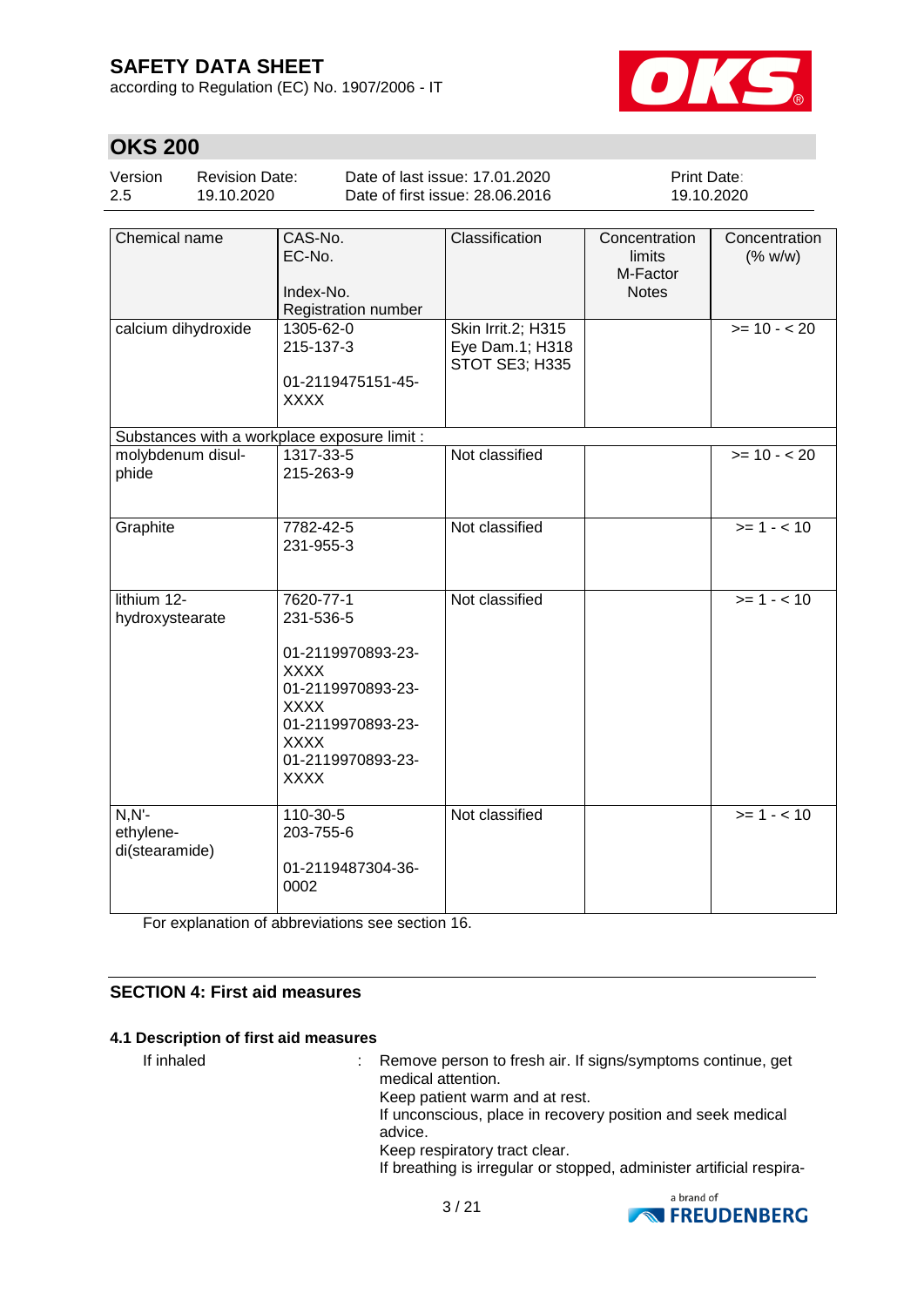according to Regulation (EC) No. 1907/2006 - IT



## **OKS 200**

| Version<br>2.5 | <b>Revision Date:</b><br>19.10.2020                                            |                           | Date of last issue: 17.01.2020<br>Date of first issue: 28.06.2016                                                                                                                                                                                          | Print Date:<br>19.10.2020 |  |
|----------------|--------------------------------------------------------------------------------|---------------------------|------------------------------------------------------------------------------------------------------------------------------------------------------------------------------------------------------------------------------------------------------------|---------------------------|--|
|                |                                                                                |                           | tion.                                                                                                                                                                                                                                                      |                           |  |
|                | In case of skin contact                                                        |                           | Take off all contaminated clothing immediately.<br>Wash off immediately with soap and plenty of water.<br>Get medical attention immediately if irritation develops and<br>persists.<br>Wash clothing before reuse.<br>Thoroughly clean shoes before reuse. |                           |  |
|                | In case of eye contact                                                         | $\mathbb{R}^{\mathbb{Z}}$ | Rinse immediately with plenty of water, also under the eyelids,<br>for at least 10 minutes.<br>Get medical attention immediately.                                                                                                                          |                           |  |
|                | If swallowed                                                                   |                           | Move the victim to fresh air.<br>If unconscious, place in recovery position and seek medical<br>advice.<br>Keep respiratory tract clear.<br>Do not induce vomiting without medical advice.<br>Never give anything by mouth to an unconscious person.       |                           |  |
|                |                                                                                |                           | 4.2 Most important symptoms and effects, both acute and delayed                                                                                                                                                                                            |                           |  |
|                | Symptoms                                                                       |                           | Skin contact may provoke the following symptoms:<br>Erythema                                                                                                                                                                                               |                           |  |
| <b>Risks</b>   |                                                                                |                           | Causes skin irritation.                                                                                                                                                                                                                                    |                           |  |
|                | 4.3 Indication of any immediate medical attention and special treatment needed |                           |                                                                                                                                                                                                                                                            |                           |  |
|                | Treatment                                                                      |                           | Treat symptomatically.                                                                                                                                                                                                                                     |                           |  |

### **SECTION 5: Firefighting measures**

### **5.1 Extinguishing media**

| Suitable extinguishing media :                                                                                          | Use water spray, alcohol-resistant foam, dry chemical or car-<br>bon dioxide. |
|-------------------------------------------------------------------------------------------------------------------------|-------------------------------------------------------------------------------|
| Unsuitable extinguishing<br>media                                                                                       | : High volume water jet                                                       |
| 5.2 Special hazards arising from the substance or mixture<br>Specific hazards during fire-  Fire may cause evolution of |                                                                               |

| Specific hazards during fire-<br>fighting | $\therefore$ Fire may cause evolution of:<br>Carbon oxides<br>Metal oxides<br>Nitrogen oxides (NOx)<br>Oxides of phosphorus<br>Sulphur oxides |
|-------------------------------------------|-----------------------------------------------------------------------------------------------------------------------------------------------|
|                                           |                                                                                                                                               |

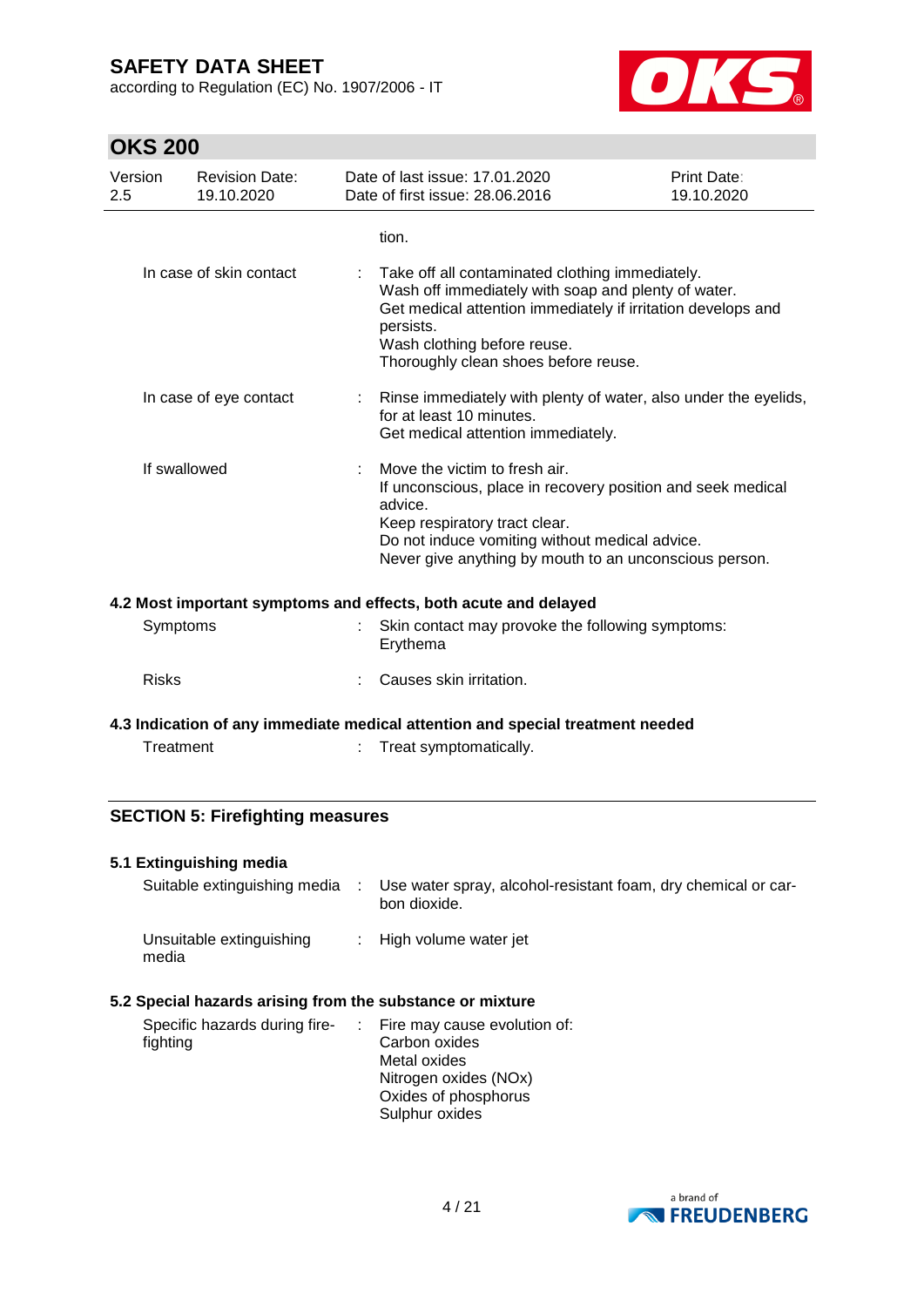according to Regulation (EC) No. 1907/2006 - IT



## **OKS 200**

| Version<br>2.5 | <b>Revision Date:</b><br>19.10.2020                                             |   | Date of last issue: 17.01.2020<br>Date of first issue: 28.06.2016                                                                                                       | <b>Print Date:</b><br>19.10.2020 |
|----------------|---------------------------------------------------------------------------------|---|-------------------------------------------------------------------------------------------------------------------------------------------------------------------------|----------------------------------|
|                | 5.3 Advice for firefighters<br>Special protective equipment<br>for firefighters | ÷ | In the event of fire, wear self-contained breathing apparatus.<br>Use personal protective equipment. Exposure to decomposi-<br>tion products may be a hazard to health. |                                  |
|                | Further information                                                             |   | Standard procedure for chemical fires.                                                                                                                                  |                                  |

### **SECTION 6: Accidental release measures**

#### **6.1 Personal precautions, protective equipment and emergency procedures**

| Personal precautions | Evacuate personnel to safe areas.<br>Use the indicated respiratory protection if the occupational<br>exposure limit is exceeded and/or in case of product release<br>(dust). |
|----------------------|------------------------------------------------------------------------------------------------------------------------------------------------------------------------------|
|                      | Do not breathe vapours, aerosols.                                                                                                                                            |
|                      | Refer to protective measures listed in sections 7 and 8.                                                                                                                     |
|                      |                                                                                                                                                                              |

### **6.2 Environmental precautions**

| Environmental precautions | : Try to prevent the material from entering drains or water<br>courses.<br>Local authorities should be advised if significant spillages<br>cannot be contained. |
|---------------------------|-----------------------------------------------------------------------------------------------------------------------------------------------------------------|
|                           |                                                                                                                                                                 |

### **6.3 Methods and material for containment and cleaning up**

| Methods for cleaning up | Clean up promptly by sweeping or vacuum.          |
|-------------------------|---------------------------------------------------|
|                         | Keep in suitable, closed containers for disposal. |

### **6.4 Reference to other sections**

For personal protection see section 8.

### **SECTION 7: Handling and storage**

### **7.1 Precautions for safe handling**

| Advice on safe handling | : Avoid contact with skin and eyes.<br>For personal protection see section 8.<br>Smoking, eating and drinking should be prohibited in the ap-<br>plication area.<br>Wash hands and face before breaks and immediately after<br>handling the product.<br>Do not get in eyes or mouth or on skin.<br>Do not get on skin or clothing.<br>Do not ingest.<br>Do not repack.<br>These safety instructions also apply to empty packaging which<br>may still contain product residues.<br>Keep container closed when not in use. |
|-------------------------|--------------------------------------------------------------------------------------------------------------------------------------------------------------------------------------------------------------------------------------------------------------------------------------------------------------------------------------------------------------------------------------------------------------------------------------------------------------------------------------------------------------------------|
|-------------------------|--------------------------------------------------------------------------------------------------------------------------------------------------------------------------------------------------------------------------------------------------------------------------------------------------------------------------------------------------------------------------------------------------------------------------------------------------------------------------------------------------------------------------|

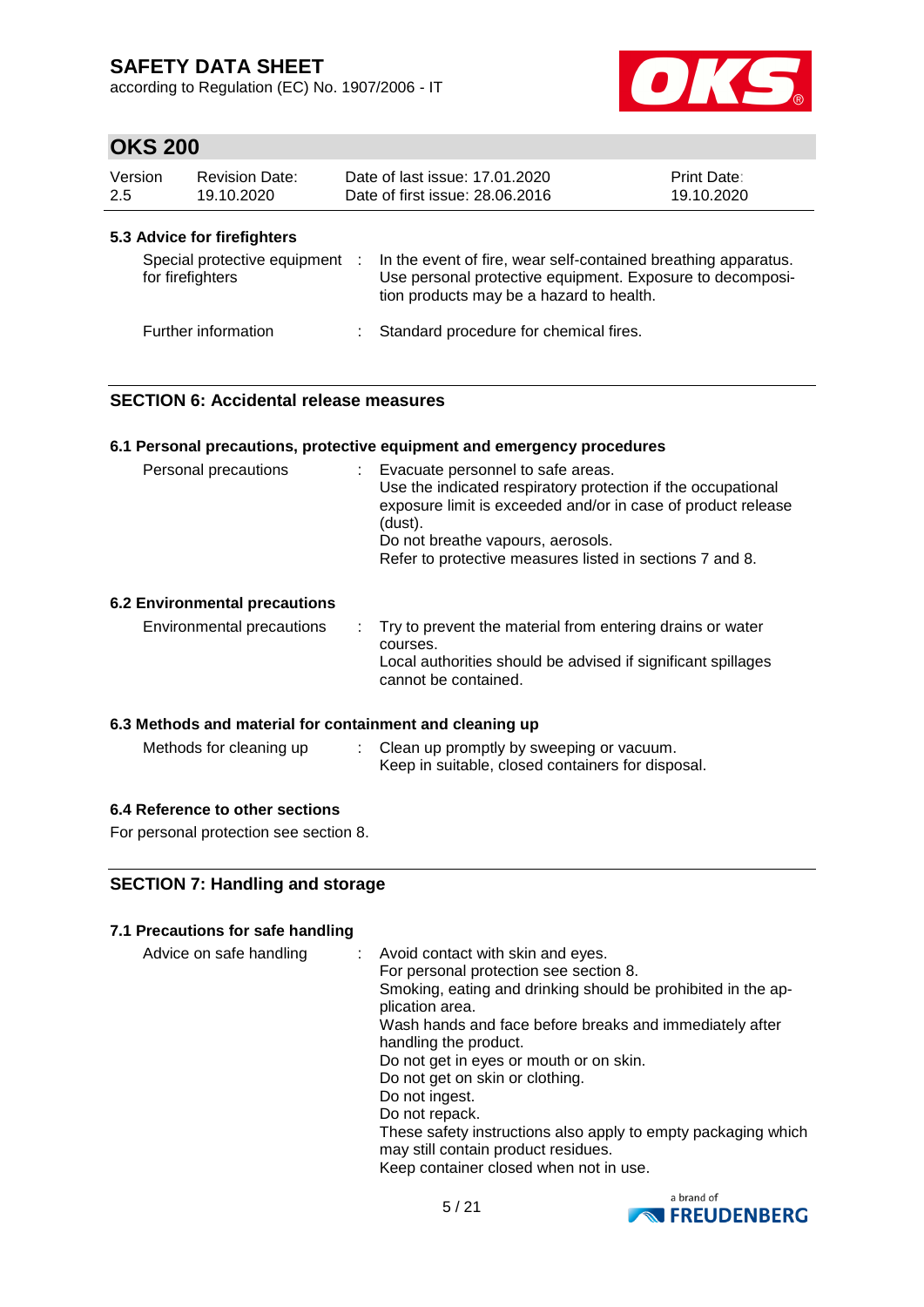according to Regulation (EC) No. 1907/2006 - IT



## **OKS 200**

| Version<br>2.5                                                                                                                                                                                                                                                                                                                                                                           | <b>Revision Date:</b><br>19.10.2020 | Date of last issue: 17.01.2020<br>Date of first issue: 28.06.2016     | <b>Print Date:</b><br>19.10.2020 |
|------------------------------------------------------------------------------------------------------------------------------------------------------------------------------------------------------------------------------------------------------------------------------------------------------------------------------------------------------------------------------------------|-------------------------------------|-----------------------------------------------------------------------|----------------------------------|
|                                                                                                                                                                                                                                                                                                                                                                                          | Hygiene measures                    | : Wash face, hands and any exposed skin thoroughly after<br>handling. |                                  |
|                                                                                                                                                                                                                                                                                                                                                                                          |                                     | 7.2 Conditions for safe storage, including any incompatibilities      |                                  |
| Requirements for storage<br>Store in original container. Keep container closed when not in<br>÷.<br>areas and containers<br>use. Keep in a dry, cool and well-ventilated place. Containers<br>which are opened must be carefully resealed and kept upright<br>to prevent leakage. Store in accordance with the particular<br>national regulations. Keep in properly labelled containers. |                                     |                                                                       |                                  |
|                                                                                                                                                                                                                                                                                                                                                                                          | 7.3 Specific end use(s)             |                                                                       |                                  |
|                                                                                                                                                                                                                                                                                                                                                                                          | Specific use(s)                     | Specific instructions for handling, not required.                     |                                  |

### **SECTION 8: Exposure controls/personal protection**

### **8.1 Control parameters**

### **Occupational Exposure Limits**

| Components          | CAS-No.    | Value type (Form<br>of exposure) | Control parameters | <b>Basis</b>       |
|---------------------|------------|----------------------------------|--------------------|--------------------|
| calcium dihydrox-   | 1305-62-0  | <b>TWA (Respirable</b>           | mg/m3              | 2017/164/EU        |
| ide                 |            | fraction)                        |                    | $(2017 - 02 - 01)$ |
| Further information | Indicative |                                  |                    |                    |
|                     |            | STEL (Respira-                   | 4 mg/m $3$         | 2017/164/EU        |
|                     |            | ble fraction)                    |                    | $(2017 - 02 - 01)$ |
| Further information | Indicative |                                  |                    |                    |

### **Derived No Effect Level (DNEL) according to Regulation (EC) No. 1907/2006:**

| Substance name                                             | End Use | Exposure routes | Potential health ef-<br>fects | Value                 |
|------------------------------------------------------------|---------|-----------------|-------------------------------|-----------------------|
| Benzene, mono-C10-<br>13-alkyl derivs., distn.<br>residues | Workers | Inhalation      | Long-term systemic<br>effects | $3,2$ mg/m $3$        |
|                                                            | Workers | Skin contact    | Long-term systemic<br>effects | $4,3$ mg/kg<br>bw/day |
| calcium dihydroxide                                        | Workers | Inhalation      | Long-term local ef-<br>fects  | 1 $mg/m3$             |
|                                                            | Workers | Inhalation      | Acute local effects           | $4 \text{ mg/m}$ 3    |
| Graphite                                                   | Workers | Inhalation      | Long-term local ef-<br>fects  | $1,2$ mg/m $3$        |

### **Predicted No Effect Concentration (PNEC) according to Regulation (EC) No. 1907/2006:**

| Substance name             | Environmental Compartment | Value                |
|----------------------------|---------------------------|----------------------|
| Benzene, mono-C10-13-alkyl | Fresh water               | $0,001 \text{ mg/l}$ |
| derivs., distn. residues   |                           |                      |
|                            | Intermittent use/release  | $0,001 \text{ mg/l}$ |
|                            | Marine water              | $0 \text{ ma/l}$     |

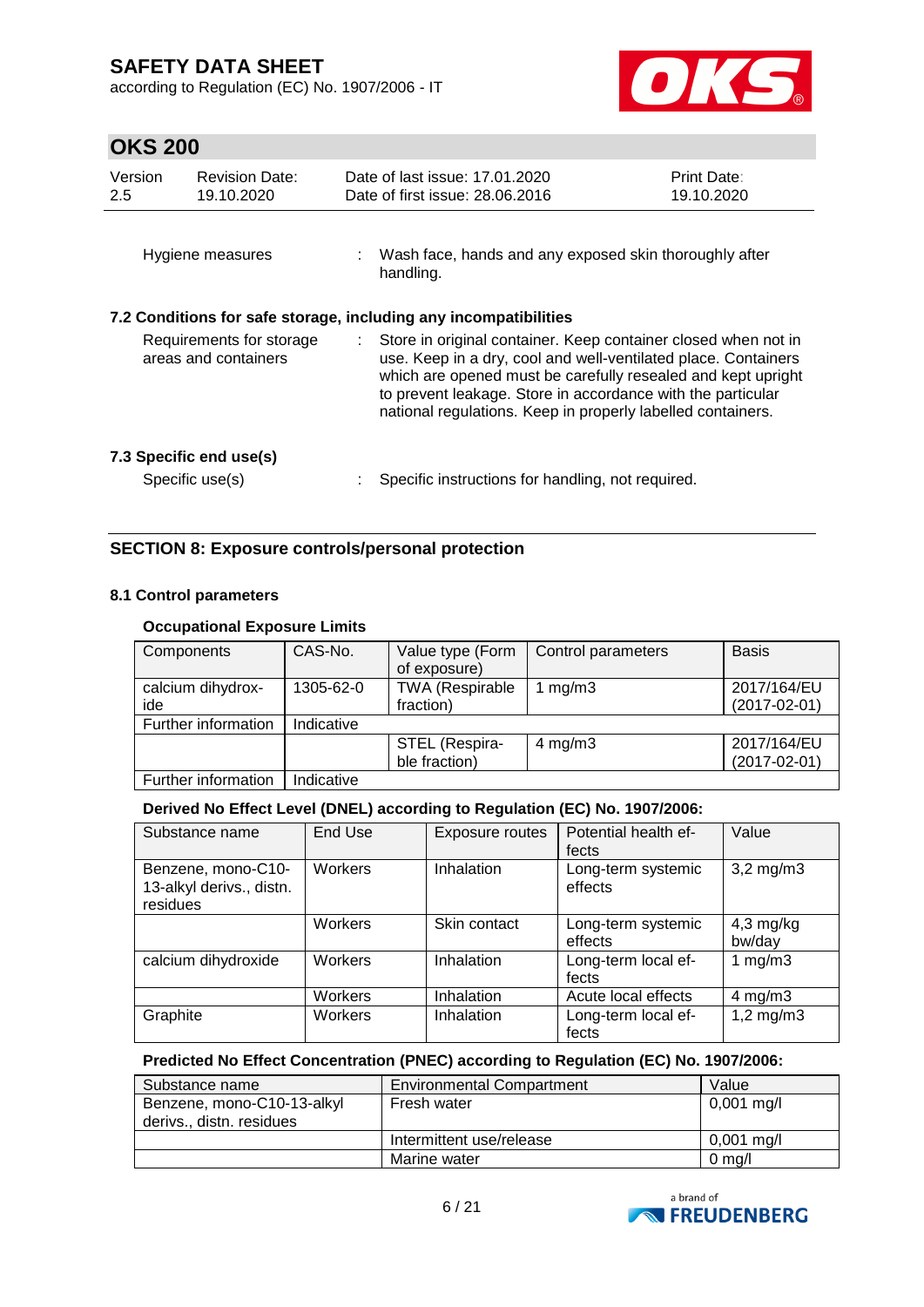according to Regulation (EC) No. 1907/2006 - IT



## **OKS 200**

| Version | <b>Revision Date:</b> | Date of last issue: 17.01.2020  | <b>Print Date:</b> |
|---------|-----------------------|---------------------------------|--------------------|
| 2.5     | 19.10.2020            | Date of first issue: 28,06,2016 | 19.10.2020         |

|                     | Microbiological Activity in Sewage Treat-<br>ment Systems | $2$ mg/l            |
|---------------------|-----------------------------------------------------------|---------------------|
|                     | Fresh water sediment                                      | 1,65 mg/kg          |
|                     | Marine sediment                                           | $0,165$ mg/kg       |
|                     | Soil                                                      | $0,329$ mg/kg       |
| calcium dihydroxide | Fresh water                                               | $0,49$ mg/l         |
|                     | Marine water                                              | $0,32 \text{ mg/l}$ |
|                     | Intermittent use/release                                  | $0,49$ mg/l         |
|                     | Microbiological Activity in Sewage Treat-<br>ment Systems | $3$ mg/l            |
|                     | Soil                                                      | $1080$ mg/kg        |

### **8.2 Exposure controls**

| <b>Engineering measures</b><br>none                                   |    |                                                                                                                                                                                                                                                                                                                                             |
|-----------------------------------------------------------------------|----|---------------------------------------------------------------------------------------------------------------------------------------------------------------------------------------------------------------------------------------------------------------------------------------------------------------------------------------------|
| Personal protective equipment                                         |    |                                                                                                                                                                                                                                                                                                                                             |
| Eye protection                                                        | t. | Tightly fitting safety goggles                                                                                                                                                                                                                                                                                                              |
| Hand protection<br>Material<br>Break through time<br>Protective index |    | Nitrile rubber<br>$> 10$ min<br>$\therefore$ Class 1                                                                                                                                                                                                                                                                                        |
| Remarks                                                               |    | Wear protective gloves. The break through time depends<br>amongst other things on the material, the thickness and the<br>type of glove and therefore has to be measured for each<br>case.<br>The selected protective gloves have to satisfy the specifica-<br>tions of Regulation (EU) 2016/425 and the standard EN 374<br>derived from it. |
| Respiratory protection                                                |    | Not required; except in case of aerosol formation.                                                                                                                                                                                                                                                                                          |
| Filter type                                                           |    | Filter type P                                                                                                                                                                                                                                                                                                                               |
| Protective measures                                                   |    | The type of protective equipment must be selected according<br>to the concentration and amount of the dangerous substance<br>at the specific workplace.<br>Choose body protection in relation to its type, to the concen-<br>tration and amount of dangerous substances, and to the spe-<br>cific work-place.                               |

### **SECTION 9: Physical and chemical properties**

### **9.1 Information on basic physical and chemical properties**

Appearance : paste

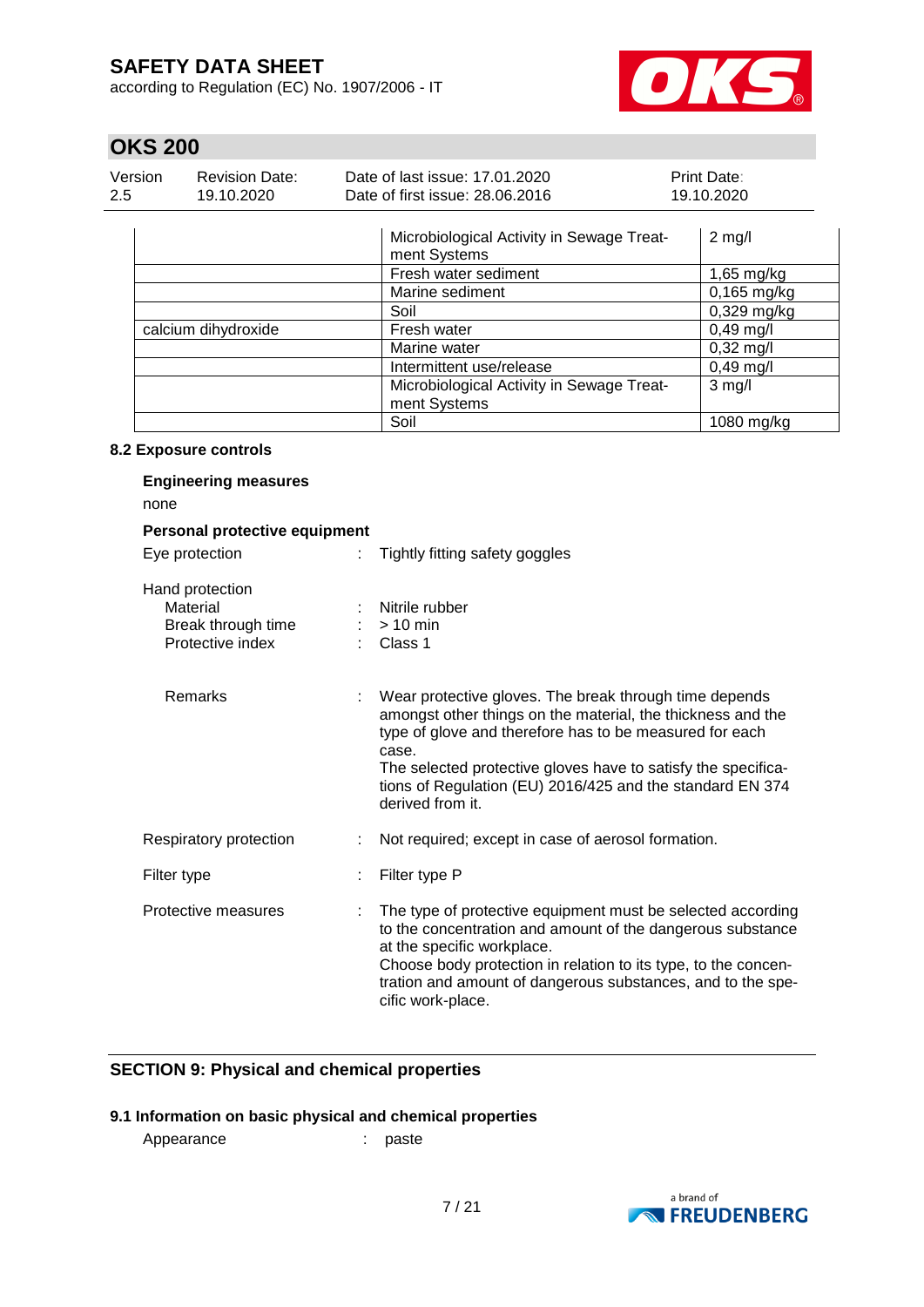according to Regulation (EC) No. 1907/2006 - IT



| Version<br>2.5 | <b>Revision Date:</b><br>19.10.2020                 |            | Date of last issue: 17.01.2020<br>Date of first issue: 28.06.2016       | Print Date:<br>19.10.2020 |
|----------------|-----------------------------------------------------|------------|-------------------------------------------------------------------------|---------------------------|
|                | Colour                                              | black<br>t |                                                                         |                           |
|                | Odour                                               |            | hydrocarbon-like                                                        |                           |
|                | <b>Odour Threshold</b>                              |            | No data available                                                       |                           |
|                | pH                                                  | ÷          | Not applicable                                                          |                           |
|                | Melting point/range                                 |            | No data available                                                       |                           |
|                | Boiling point/boiling range                         | ÷          | No data available                                                       |                           |
|                | Flash point                                         |            | Not applicable                                                          |                           |
|                | Evaporation rate                                    |            | No data available                                                       |                           |
|                | Flammability (solid, gas)                           |            | <b>Combustible Solids</b>                                               |                           |
|                | Upper explosion limit / Upper<br>flammability limit | ÷          | No data available                                                       |                           |
|                | Lower explosion limit / Lower<br>flammability limit | $\sim 10$  | No data available                                                       |                           |
|                | Vapour pressure                                     | ÷          | < 0,001 hPa (20 $^{\circ}$ C)                                           |                           |
|                | Relative vapour density                             |            | No data available                                                       |                           |
|                | Relative density                                    | ÷          | 1,25 $(20 °C)$<br>Reference substance: Water<br>The value is calculated |                           |
|                | Density                                             | ÷          | $1,25$ g/cm3<br>(20 °C)                                                 |                           |
|                | <b>Bulk density</b>                                 |            | No data available                                                       |                           |
|                | Solubility(ies)<br>Water solubility                 |            | insoluble                                                               |                           |
|                | Solubility in other solvents                        | ÷          | No data available                                                       |                           |
|                | Partition coefficient: n-<br>octanol/water          |            | No data available                                                       |                           |
|                | Auto-ignition temperature                           | ÷          | No data available                                                       |                           |
|                | Decomposition temperature                           | ÷          | No data available                                                       |                           |
|                | Viscosity<br>Viscosity, dynamic                     |            | No data available                                                       |                           |

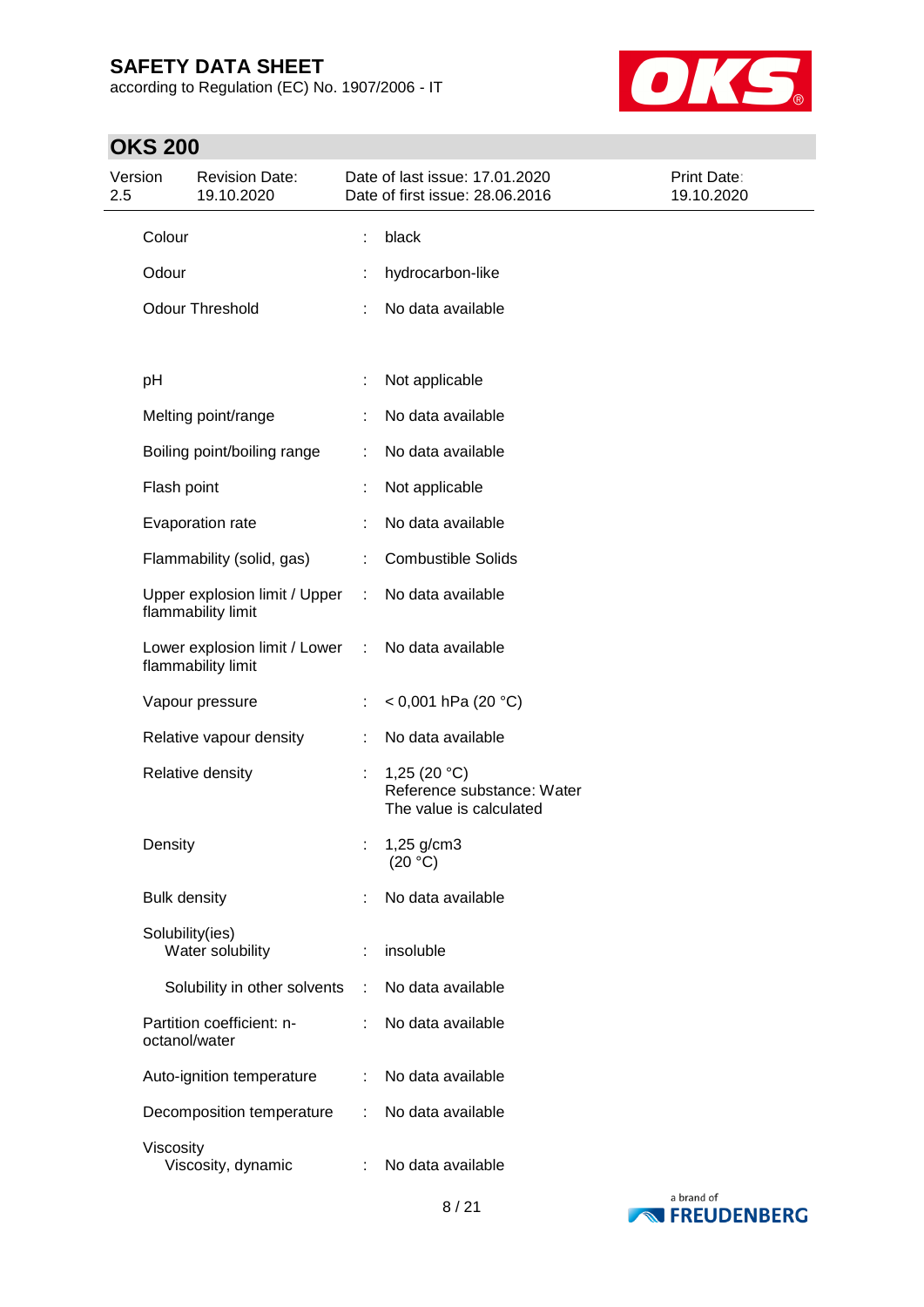according to Regulation (EC) No. 1907/2006 - IT



## **OKS 200**

| Version<br>2.5 | <b>Revision Date:</b><br>19.10.2020 |    | Date of last issue: 17.01.2020<br>Date of first issue: 28,06,2016 | <b>Print Date:</b><br>19.10.2020 |
|----------------|-------------------------------------|----|-------------------------------------------------------------------|----------------------------------|
|                |                                     |    |                                                                   |                                  |
|                | Viscosity, kinematic                | ÷. | Not applicable                                                    |                                  |
|                | <b>Explosive properties</b>         | ÷  | Not explosive                                                     |                                  |
|                | Oxidizing properties                | ÷  | No data available                                                 |                                  |
|                | 9.2 Other information               |    |                                                                   |                                  |
|                | Sublimation point                   | ÷. | No data available                                                 |                                  |
|                | Metal corrosion rate                | ÷  | Not corrosive to metals                                           |                                  |
|                | Self-ignition                       | ÷  | not auto-flammable                                                |                                  |

### **SECTION 10: Stability and reactivity**

## **10.1 Reactivity** No hazards to be specially mentioned. **10.2 Chemical stability** Stable under normal conditions. **10.3 Possibility of hazardous reactions** Hazardous reactions : No dangerous reaction known under conditions of normal use. **10.4 Conditions to avoid** Conditions to avoid : No conditions to be specially mentioned. **10.5 Incompatible materials** Materials to avoid : No materials to be especially mentioned. **10.6 Hazardous decomposition products** No decomposition if stored and applied as directed.

# **SECTION 11: Toxicological information**

### **11.1 Information on toxicological effects**

| <b>Acute toxicity</b> |                                               |
|-----------------------|-----------------------------------------------|
| <b>Product:</b>       |                                               |
| Acute oral toxicity   | : Remarks: This information is not available. |
| Acute dermal toxicity | : Symptoms: Redness, Local irritation         |

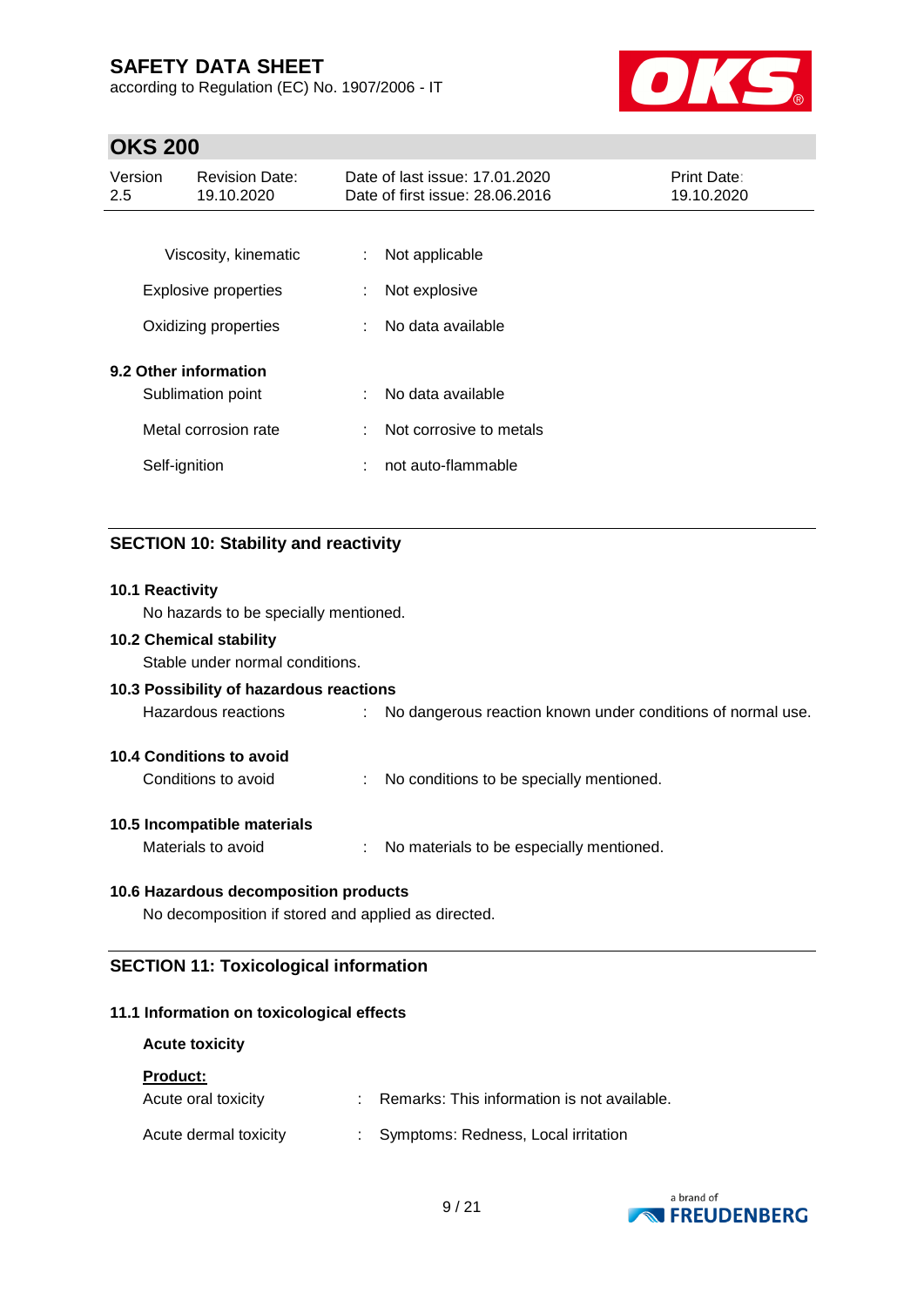according to Regulation (EC) No. 1907/2006 - IT



| Version<br>2.5 | <b>Revision Date:</b><br>19.10.2020         |    | Date of last issue: 17.01.2020<br>Date of first issue: 28.06.2016                                                                                            | Print Date:<br>19.10.2020 |
|----------------|---------------------------------------------|----|--------------------------------------------------------------------------------------------------------------------------------------------------------------|---------------------------|
|                | Components:                                 |    |                                                                                                                                                              |                           |
|                | calcium dihydroxide:<br>Acute oral toxicity |    | : LD50 (Rat, female): $> 2.000$ mg/kg<br>Method: OECD Test Guideline 425<br>GLP: yes<br>Assessment: The substance or mixture has no acute oral tox-<br>icity |                           |
|                | Acute inhalation toxicity                   |    | LC50 (Rat, male and female): $> 6,04$ mg/l<br>Exposure time: 4 h<br>Test atmosphere: dust/mist<br>Method: OECD Test Guideline 436<br>GLP: yes                |                           |
|                | Acute dermal toxicity                       |    | : LD50 (Rabbit, male and female): $> 2.500$ mg/kg<br>Method: OECD Test Guideline 402<br>Assessment: The substance or mixture has no acute dermal<br>toxicity |                           |
|                | molybdenum disulphide:                      |    |                                                                                                                                                              |                           |
|                | Acute oral toxicity                         | ÷. | LD50 (Rat): $> 5.000$ mg/kg                                                                                                                                  |                           |
|                | Acute dermal toxicity                       | ÷  | LD50 (Rat): $> 16.000$ mg/kg                                                                                                                                 |                           |
|                | Graphite:                                   |    |                                                                                                                                                              |                           |
|                | Acute oral toxicity                         |    | : LD50 (Rat): $> 2.000$ mg/kg<br>Method: OECD Test Guideline 401<br>Assessment: The substance or mixture has no acute oral tox-<br>icity                     |                           |
|                | Acute inhalation toxicity                   |    | LC50:                                                                                                                                                        |                           |
|                | lithium 12-hydroxystearate:                 |    |                                                                                                                                                              |                           |
|                | Acute oral toxicity                         |    | LD50 (Rat): $> 5.000$ mg/kg<br>Method: OECD Test Guideline 401                                                                                               |                           |
|                | Acute dermal toxicity                       | t. | LD50 (Rabbit): $>$ 3.000 mg/kg<br>Assessment: The substance or mixture has no acute dermal<br>toxicity                                                       |                           |
|                | <b>Skin corrosion/irritation</b>            |    |                                                                                                                                                              |                           |
|                | Product:<br>Remarks                         |    | Irritating to skin.                                                                                                                                          |                           |
|                | Components:                                 |    |                                                                                                                                                              |                           |
|                | calcium dihydroxide:                        |    |                                                                                                                                                              |                           |

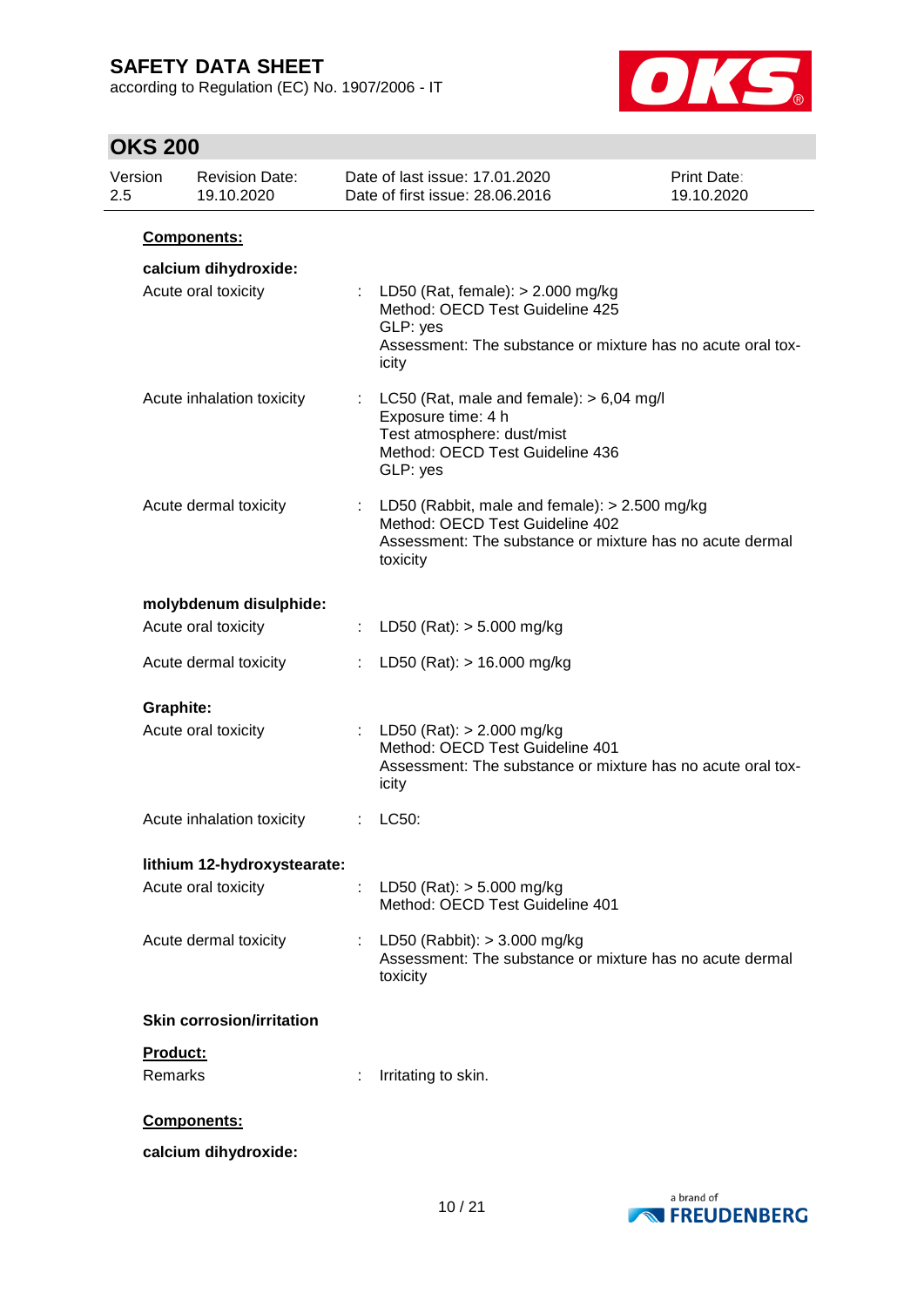according to Regulation (EC) No. 1907/2006 - IT



| Version<br>2.5 |                                                                | <b>Revision Date:</b><br>19.10.2020 | Date of last issue: 17.01.2020<br>Date of first issue: 28.06.2016                                                     | Print Date:<br>19.10.2020 |
|----------------|----------------------------------------------------------------|-------------------------------------|-----------------------------------------------------------------------------------------------------------------------|---------------------------|
|                | <b>Species</b><br>Assessment<br>Method<br>Result<br><b>GLP</b> |                                     | human skin<br>Irritating to skin.<br><b>OECD Test Guideline 431</b><br>Irritating to skin.<br>yes                     |                           |
|                | <b>Species</b><br>Assessment<br>Method<br>Result<br><b>GLP</b> |                                     | Rabbit<br>Irritating to skin.<br>OECD Test Guideline 404<br>Irritating to skin.<br>yes                                |                           |
|                |                                                                | molybdenum disulphide:              |                                                                                                                       |                           |
|                | Assessment<br>Result                                           |                                     | No skin irritation<br>No skin irritation                                                                              |                           |
|                |                                                                | lithium 12-hydroxystearate:         |                                                                                                                       |                           |
|                | Assessment<br>Method<br>Result                                 |                                     | No skin irritation<br><b>OECD Test Guideline 439</b><br>No skin irritation                                            |                           |
|                |                                                                | Serious eye damage/eye irritation   |                                                                                                                       |                           |
|                | <b>Product:</b>                                                |                                     |                                                                                                                       |                           |
|                | Remarks                                                        |                                     | Risk of serious damage to eyes.<br>÷.                                                                                 |                           |
|                |                                                                | Components:                         |                                                                                                                       |                           |
|                |                                                                | calcium dihydroxide:                |                                                                                                                       |                           |
|                | <b>Species</b><br>Assessment<br>Method<br>Result<br><b>GLP</b> |                                     | Rabbit<br>Risk of serious damage to eyes.<br><b>OECD Test Guideline 405</b><br>Risk of serious damage to eyes.<br>yes |                           |
|                |                                                                | molybdenum disulphide:              |                                                                                                                       |                           |
|                | Assessment<br>Result                                           |                                     | No eye irritation<br>No eye irritation                                                                                |                           |
|                |                                                                | lithium 12-hydroxystearate:         |                                                                                                                       |                           |
|                | <b>Species</b><br>Assessment<br>Method<br>Result               |                                     | Rabbit<br>No eye irritation<br><b>OECD Test Guideline 405</b><br>No eye irritation                                    |                           |
|                |                                                                |                                     |                                                                                                                       |                           |

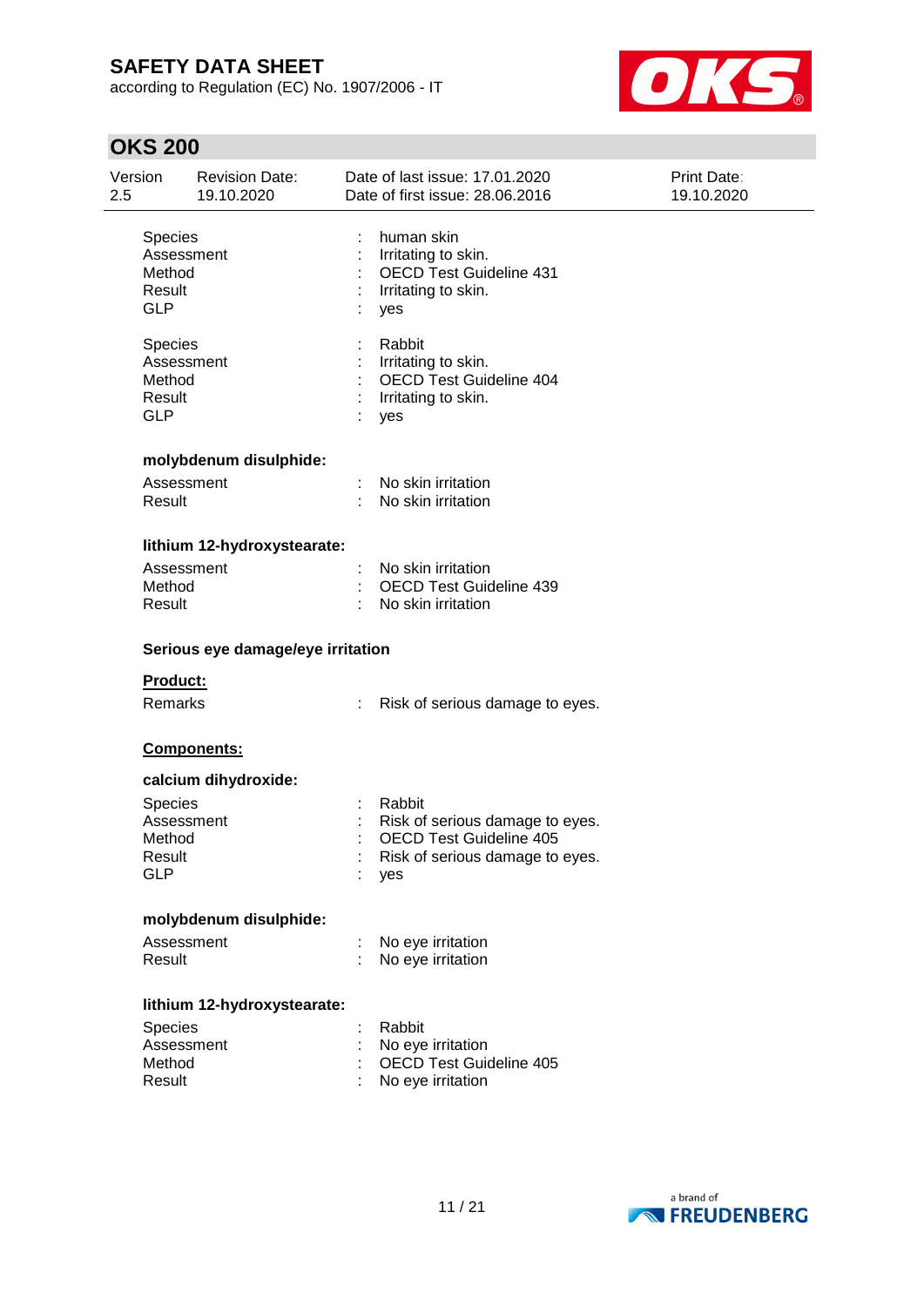according to Regulation (EC) No. 1907/2006 - IT



| Version<br>2.5                                                | <b>Revision Date:</b><br>19.10.2020           | Date of last issue: 17.01.2020<br>Date of first issue: 28.06.2016                                                                                           | <b>Print Date:</b><br>19.10.2020                      |  |
|---------------------------------------------------------------|-----------------------------------------------|-------------------------------------------------------------------------------------------------------------------------------------------------------------|-------------------------------------------------------|--|
|                                                               | Respiratory or skin sensitisation             |                                                                                                                                                             |                                                       |  |
| <b>Product:</b><br><b>Remarks</b>                             |                                               | This information is not available.                                                                                                                          |                                                       |  |
|                                                               | Components:                                   |                                                                                                                                                             |                                                       |  |
| <b>Test Type</b><br>Species<br>Method<br>Result<br><b>GLP</b> | calcium dihydroxide:<br>Assessment            | Local lymph node assay (LLNA)<br>Mouse<br>Does not cause skin sensitisation.<br><b>OECD Test Guideline 429</b><br>Does not cause skin sensitisation.<br>yes |                                                       |  |
| Result                                                        | molybdenum disulphide:<br>Assessment          | Does not cause skin sensitisation.<br>Does not cause skin sensitisation.                                                                                    |                                                       |  |
|                                                               | lithium 12-hydroxystearate:                   |                                                                                                                                                             |                                                       |  |
| Species<br>Method<br>Result                                   | <b>Exposure routes</b>                        | Dermal<br>Mouse<br><b>OECD Test Guideline 429</b><br>negative                                                                                               |                                                       |  |
|                                                               | <b>Germ cell mutagenicity</b>                 |                                                                                                                                                             |                                                       |  |
| Product:                                                      | Genotoxicity in vitro                         | Remarks: No data available                                                                                                                                  |                                                       |  |
|                                                               | Genotoxicity in vivo                          | Remarks: No data available                                                                                                                                  |                                                       |  |
|                                                               | Components:                                   |                                                                                                                                                             |                                                       |  |
|                                                               | calcium dihydroxide:<br>Genotoxicity in vitro | Test Type: Ames test<br>÷.<br>Method: OECD Test Guideline 471<br>Result: negative<br>GLP: yes                                                               |                                                       |  |
|                                                               |                                               | Method: OECD Test Guideline 473<br>Result: negative<br>GLP: yes                                                                                             | Test Type: Chromosome aberration test in vitro        |  |
|                                                               |                                               | Method: OECD Test Guideline 476<br>Result: negative<br>GLP: yes                                                                                             | Test Type: In vitro mammalian cell gene mutation test |  |
|                                                               |                                               |                                                                                                                                                             |                                                       |  |

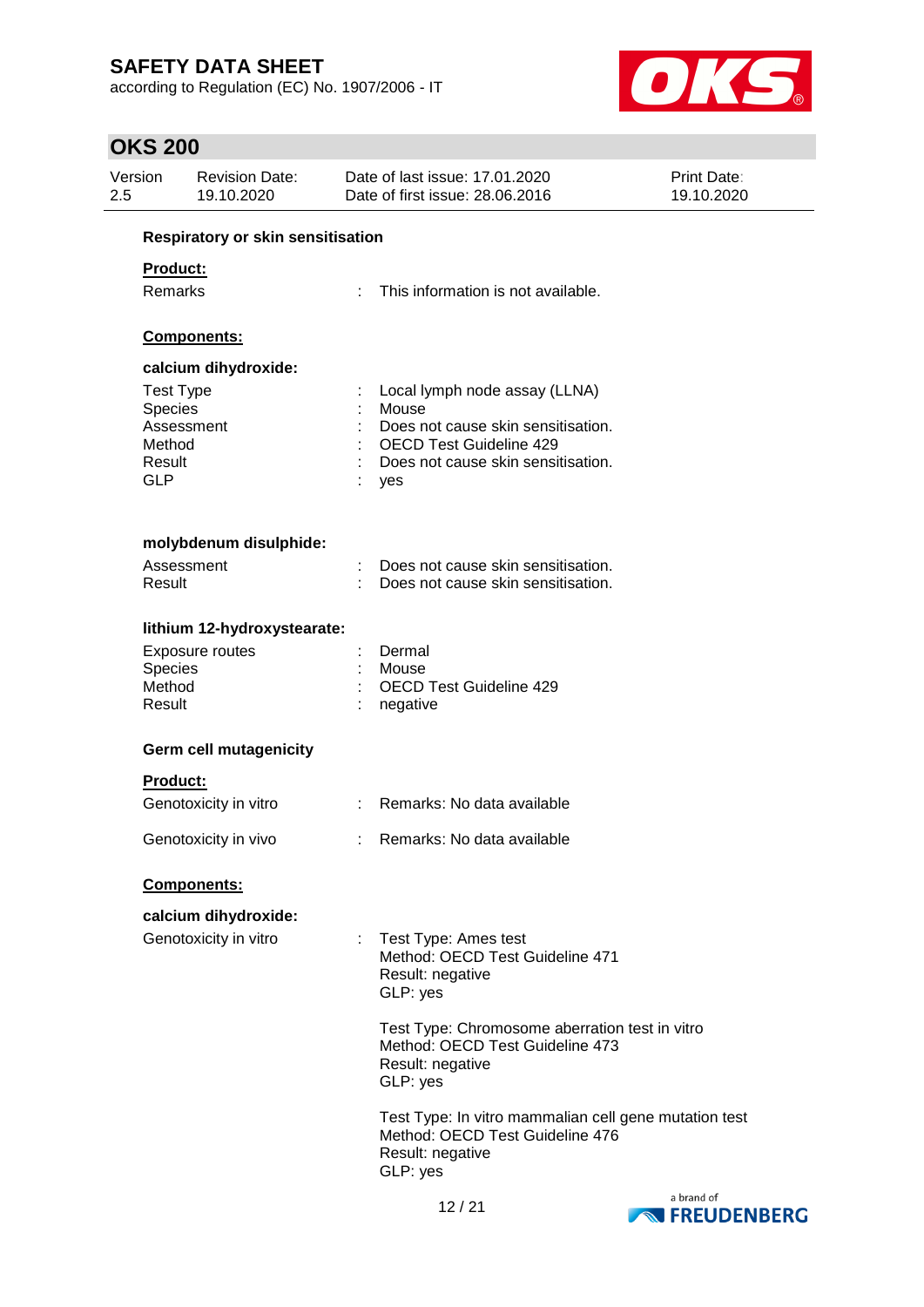according to Regulation (EC) No. 1907/2006 - IT



| Version<br>2.5 | <b>Revision Date:</b><br>19.10.2020                             |    | Date of last issue: 17.01.2020<br>Date of first issue: 28.06.2016                                 | <b>Print Date:</b><br>19.10.2020 |
|----------------|-----------------------------------------------------------------|----|---------------------------------------------------------------------------------------------------|----------------------------------|
|                | molybdenum disulphide:<br>sessment                              |    | Germ cell mutagenicity- As- : Animal testing did not show any mutagenic effects.                  |                                  |
|                | Carcinogenicity                                                 |    |                                                                                                   |                                  |
|                | Product:<br><b>Remarks</b>                                      | ÷. | No data available                                                                                 |                                  |
|                | Components:                                                     |    |                                                                                                   |                                  |
|                | calcium dihydroxide:<br>ment                                    |    | Carcinogenicity - Assess- : No evidence of carcinogenicity in animal studies.                     |                                  |
|                | molybdenum disulphide:<br>ment                                  |    | Carcinogenicity - Assess- : No evidence of carcinogenicity in animal studies.                     |                                  |
|                | <b>Reproductive toxicity</b>                                    |    |                                                                                                   |                                  |
|                | <b>Product:</b><br>Effects on fertility                         |    | : Remarks: No data available                                                                      |                                  |
|                | Effects on foetal develop-<br>ment                              |    | : Remarks: No data available                                                                      |                                  |
|                | Components:                                                     |    |                                                                                                   |                                  |
|                | calcium dihydroxide:<br>Reproductive toxicity - As-<br>sessment |    | No toxicity to reproduction<br>No effects on or via lactation                                     |                                  |
|                | <b>STOT - single exposure</b>                                   |    |                                                                                                   |                                  |
|                | Components:                                                     |    |                                                                                                   |                                  |
|                | calcium dihydroxide:<br>Assessment                              |    | May cause respiratory irritation.                                                                 |                                  |
|                | molybdenum disulphide:<br>Assessment                            |    | The substance or mixture is not classified as specific target<br>organ toxicant, single exposure. |                                  |

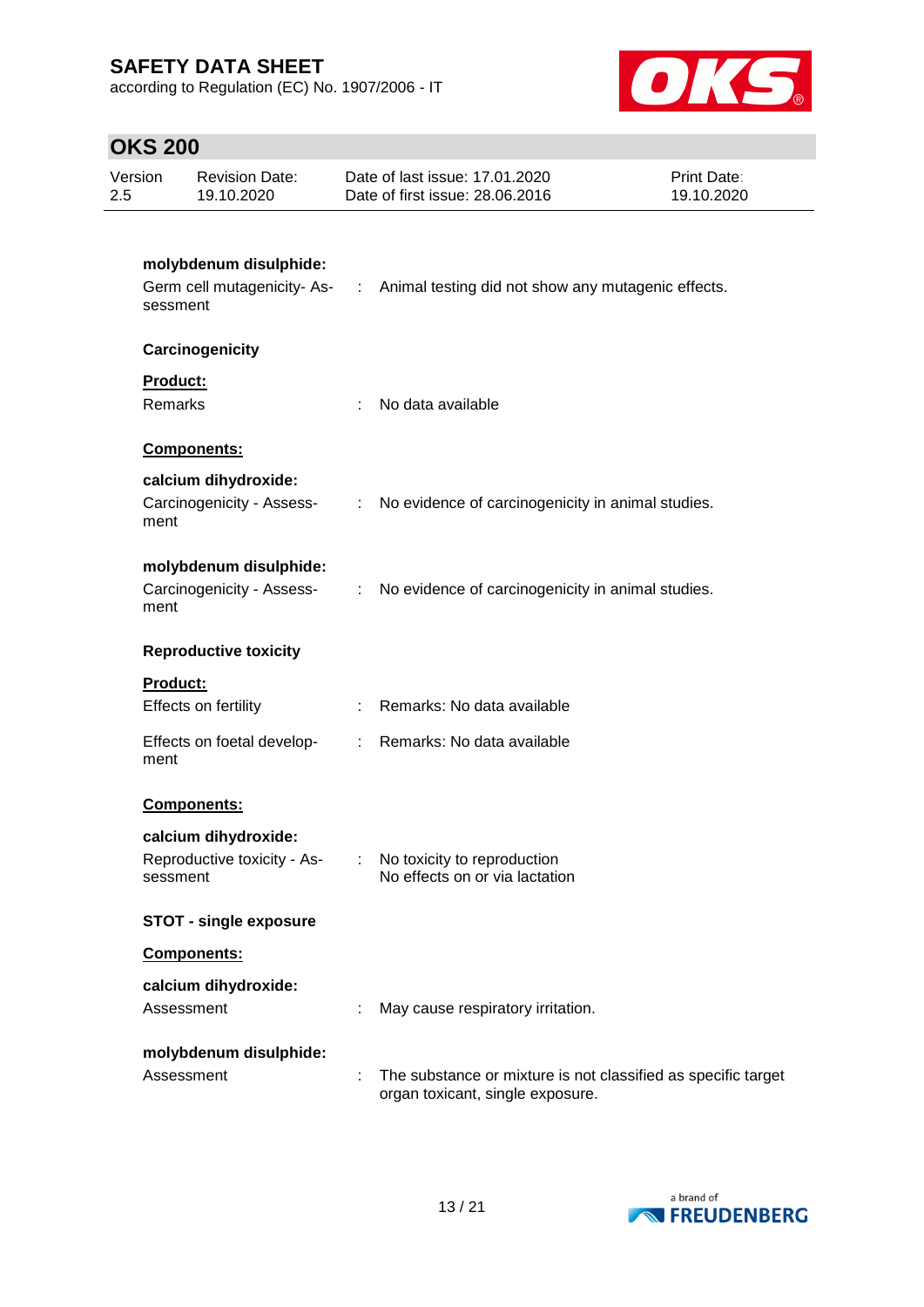according to Regulation (EC) No. 1907/2006 - IT



## **OKS 200**

| 2.5 | Version         | <b>Revision Date:</b><br>19.10.2020 | Date of last issue: 17.01.2020<br>Date of first issue: 28,06,2016                                   | Print Date:<br>19.10.2020 |
|-----|-----------------|-------------------------------------|-----------------------------------------------------------------------------------------------------|---------------------------|
|     |                 | <b>STOT - repeated exposure</b>     |                                                                                                     |                           |
|     |                 | <b>Components:</b>                  |                                                                                                     |                           |
|     |                 | molybdenum disulphide:              |                                                                                                     |                           |
|     | Assessment      |                                     | The substance or mixture is not classified as specific target<br>organ toxicant, repeated exposure. |                           |
|     |                 | <b>Repeated dose toxicity</b>       |                                                                                                     |                           |
|     | <b>Product:</b> |                                     |                                                                                                     |                           |
|     | Remarks         |                                     | This information is not available.                                                                  |                           |
|     |                 | <b>Aspiration toxicity</b>          |                                                                                                     |                           |
|     | <b>Product:</b> |                                     |                                                                                                     |                           |
|     |                 | This information is not available.  |                                                                                                     |                           |
|     |                 | <b>Further information</b>          |                                                                                                     |                           |
|     | <b>Product:</b> |                                     |                                                                                                     |                           |
|     | <b>Remarks</b>  |                                     | Ingestion causes irritation of upper respiratory system and<br>gastrointestinal disturbance.        |                           |
|     |                 | <b>Components:</b>                  |                                                                                                     |                           |
|     |                 | molybdenum disulphide:              |                                                                                                     |                           |
|     | Remarks         |                                     | Information given is based on data on the components and<br>the toxicology of similar products.     |                           |

### **SECTION 12: Ecological information**

### **12.1 Toxicity**

| <b>Product:</b>                                        |         |                            |
|--------------------------------------------------------|---------|----------------------------|
| Toxicity to fish                                       | t       | Remarks: No data available |
| Toxicity to daphnia and other<br>aquatic invertebrates | - till  | Remarks: No data available |
| Toxicity to algae/aquatic<br>plants                    | t.      | Remarks: No data available |
| Toxicity to microorganisms                             | ٠<br>l, | Remarks: No data available |

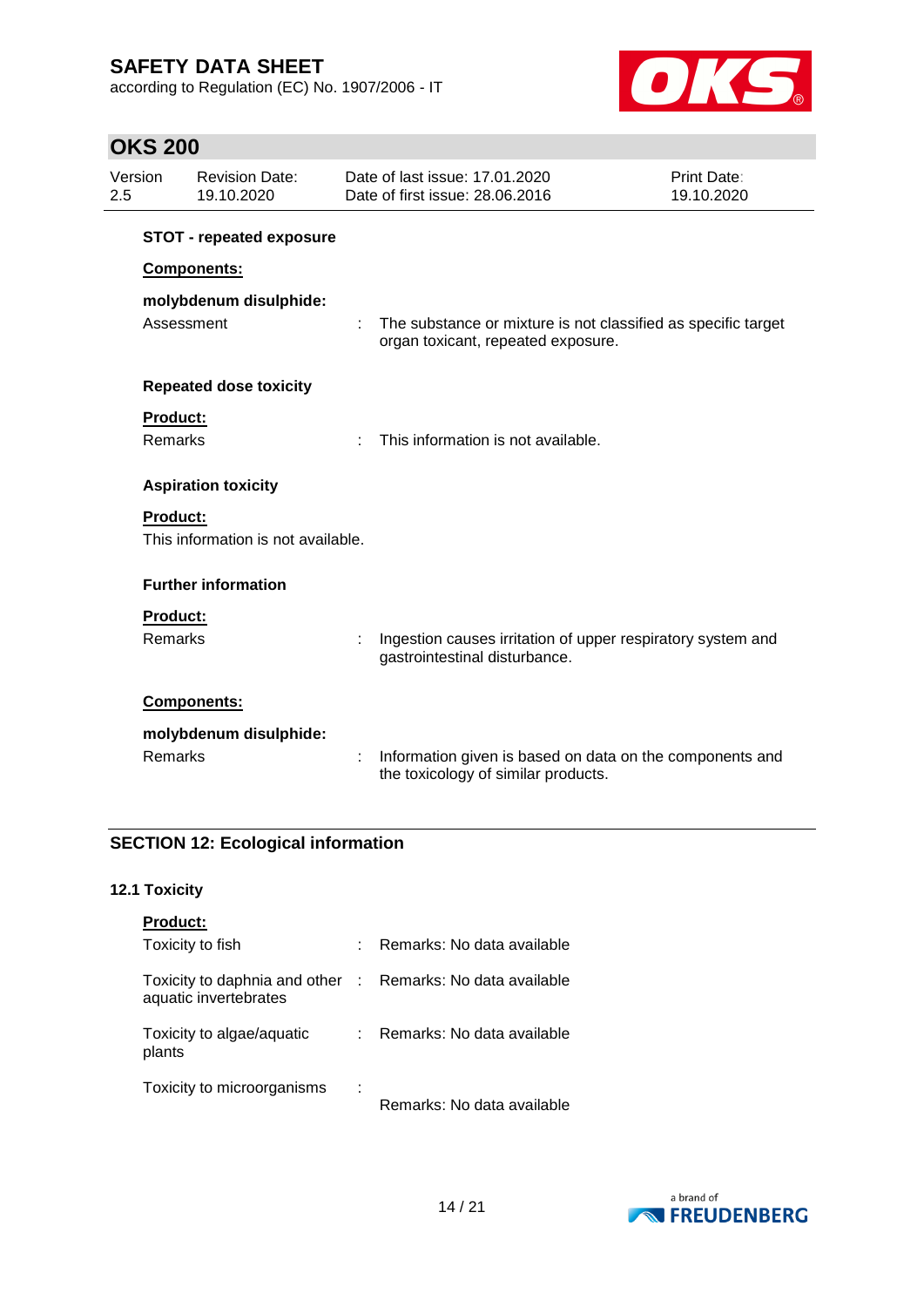according to Regulation (EC) No. 1907/2006 - IT



| Version<br>2.5 |                  | <b>Revision Date:</b><br>19.10.2020                              |    | Date of last issue: 17.01.2020<br>Date of first issue: 28.06.2016                                                                                                    | <b>Print Date:</b><br>19.10.2020 |
|----------------|------------------|------------------------------------------------------------------|----|----------------------------------------------------------------------------------------------------------------------------------------------------------------------|----------------------------------|
|                |                  | Components:                                                      |    |                                                                                                                                                                      |                                  |
|                |                  | calcium dihydroxide:                                             |    |                                                                                                                                                                      |                                  |
|                | Toxicity to fish |                                                                  |    | LC50 (Oncorhynchus mykiss (rainbow trout)): 50,6 mg/l<br>Exposure time: 96 h<br>Test Type: static test<br>Method: OECD Test Guideline 203<br>GLP: yes                |                                  |
|                |                  | Toxicity to daphnia and other :<br>aquatic invertebrates         |    | EC50 (Daphnia magna (Water flea)): 49,1 mg/l<br>Exposure time: 48 h<br>Test Type: static test<br>Method: OECD Test Guideline 202<br>GLP: yes                         |                                  |
|                | plants           | Toxicity to algae/aquatic                                        |    | EC50 (Pseudokirchneriella subcapitata (green algae)): 184,57<br>mg/l<br>Exposure time: 72 h<br>Test Type: static test<br>Method: OECD Test Guideline 201<br>GLP: yes |                                  |
|                | ic toxicity)     | Toxicity to daphnia and other :<br>aquatic invertebrates (Chron- |    | NOEC: 32 mg/l<br>Exposure time: 14 d<br>Species: Crangon crangon (shrimp)<br>Test Type: semi-static test                                                             |                                  |
|                |                  | molybdenum disulphide:                                           |    |                                                                                                                                                                      |                                  |
|                | Toxicity to fish |                                                                  |    | LC50 (Pimephales promelas (fathead minnow)): > 100 mg/l<br>Exposure time: 96 h                                                                                       |                                  |
|                |                  | Toxicity to daphnia and other :<br>aquatic invertebrates         |    | EC50 (Daphnia magna (Water flea)): > 100 mg/l<br>Exposure time: 48 h                                                                                                 |                                  |
|                | plants           | Toxicity to algae/aquatic                                        |    | EC50 (Pseudokirchneriella subcapitata (green algae)): > 100<br>mg/l<br>Exposure time: 72 h                                                                           |                                  |
|                |                  | lithium 12-hydroxystearate:                                      |    |                                                                                                                                                                      |                                  |
|                | Toxicity to fish |                                                                  |    | LC50 (Oncorhynchus mykiss (rainbow trout)): $> 100$ mg/l<br>Exposure time: 96 h<br>Test Type: semi-static test<br>Method: OECD Test Guideline 203<br>GLP: yes        |                                  |
|                |                  | Toxicity to daphnia and other :<br>aquatic invertebrates         |    | EC50 (Daphnia magna (Water flea)): > 100 mg/l<br>Exposure time: 48 h                                                                                                 |                                  |
|                | plants           | Toxicity to algae/aquatic                                        | t. | EC50 (Pseudokirchneriella subcapitata (green algae)): > 160<br>mg/l<br>Exposure time: 72 h                                                                           |                                  |

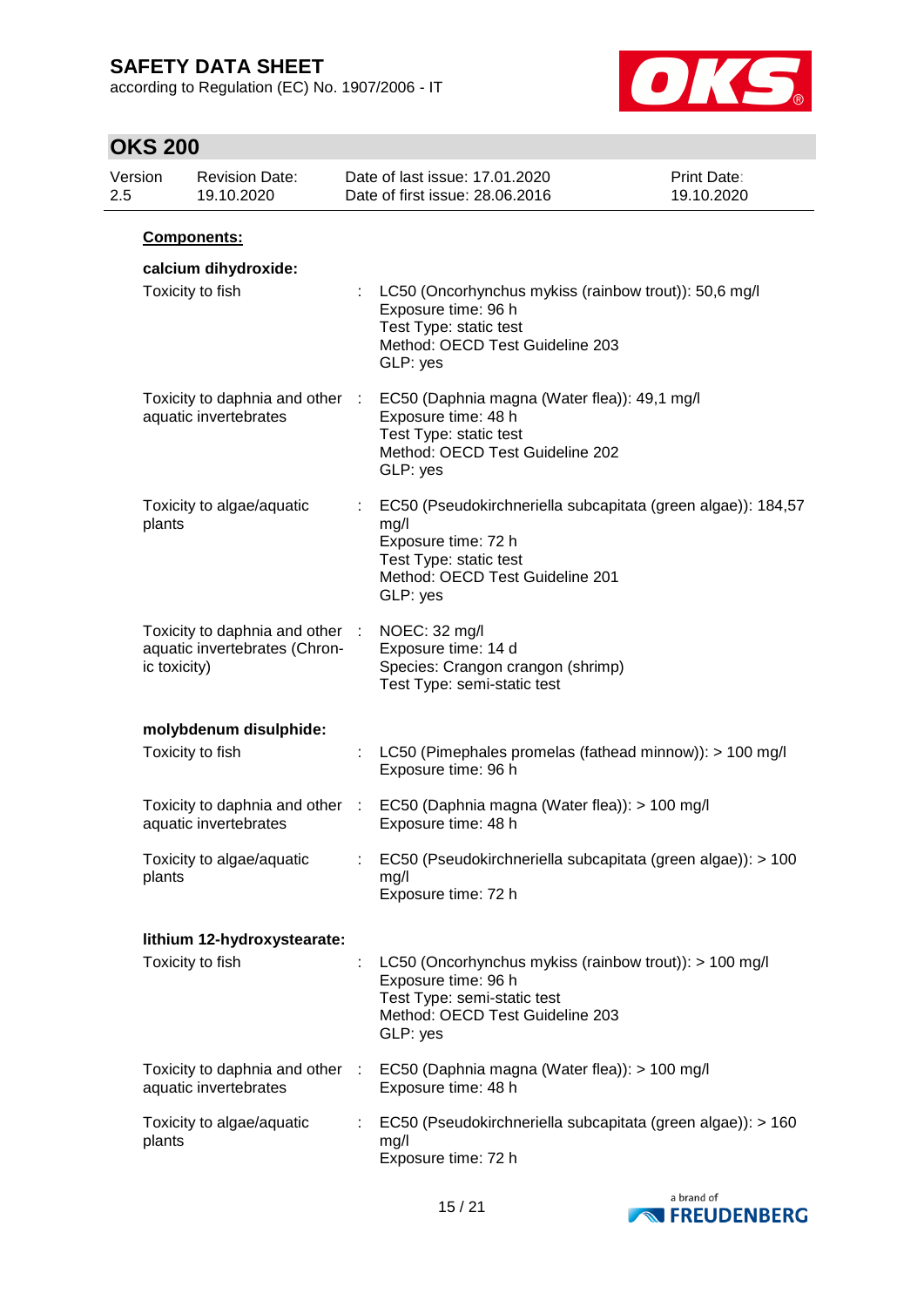according to Regulation (EC) No. 1907/2006 - IT



|                | <b>OKS 200</b>                     |                                                 |               |                                                                                                                                                                                                                         |                           |  |
|----------------|------------------------------------|-------------------------------------------------|---------------|-------------------------------------------------------------------------------------------------------------------------------------------------------------------------------------------------------------------------|---------------------------|--|
| Version<br>2.5 |                                    | <b>Revision Date:</b><br>19.10.2020             |               | Date of last issue: 17.01.2020<br>Date of first issue: 28.06.2016                                                                                                                                                       | Print Date:<br>19.10.2020 |  |
|                |                                    |                                                 |               | Method: OECD Test Guideline 201                                                                                                                                                                                         |                           |  |
|                |                                    |                                                 |               | NOEC (Pseudokirchneriella subcapitata (green algae)): 160<br>mg/l<br>Exposure time: 72 h<br>Method: OECD Test Guideline 201                                                                                             |                           |  |
|                | 12.2 Persistence and degradability |                                                 |               |                                                                                                                                                                                                                         |                           |  |
|                | <b>Product:</b>                    | Biodegradability                                | $\mathcal{L}$ | Remarks: No data available                                                                                                                                                                                              |                           |  |
|                | ity                                | Physico-chemical removabil-<br>:                |               | Remarks: No data available                                                                                                                                                                                              |                           |  |
|                |                                    | Components:                                     |               |                                                                                                                                                                                                                         |                           |  |
|                |                                    | calcium dihydroxide:<br>Biodegradability        |               | Remarks: The methods for determining the biological degra-<br>dability are not applicable to inorganic substances.                                                                                                      |                           |  |
|                |                                    | lithium 12-hydroxystearate:<br>Biodegradability |               | Test Type: Primary biodegradation<br>Inoculum: activated sludge<br>Result: rapidly biodegradable<br>Biodegradation: 74,7 %<br>Exposure time: 28 d<br>Method: OECD Test Guideline 301C                                   |                           |  |
|                |                                    | 12.3 Bioaccumulative potential                  |               |                                                                                                                                                                                                                         |                           |  |
|                | Product:                           |                                                 |               |                                                                                                                                                                                                                         |                           |  |
|                |                                    | <b>Bioaccumulation</b>                          |               | Remarks: This mixture contains no substance considered to<br>be persistent, bioaccumulating and toxic (PBT).<br>This mixture contains no substance considered to be very<br>persistent and very bioaccumulating (vPvB). |                           |  |
|                |                                    | Components:                                     |               |                                                                                                                                                                                                                         |                           |  |
|                | Graphite:                          |                                                 |               |                                                                                                                                                                                                                         |                           |  |
|                | octanol/water                      | Partition coefficient: n-                       |               | Remarks: No data available                                                                                                                                                                                              |                           |  |
|                |                                    | lithium 12-hydroxystearate:                     |               |                                                                                                                                                                                                                         |                           |  |
|                | octanol/water                      | Partition coefficient: n-                       |               | log Pow: 2,6                                                                                                                                                                                                            |                           |  |

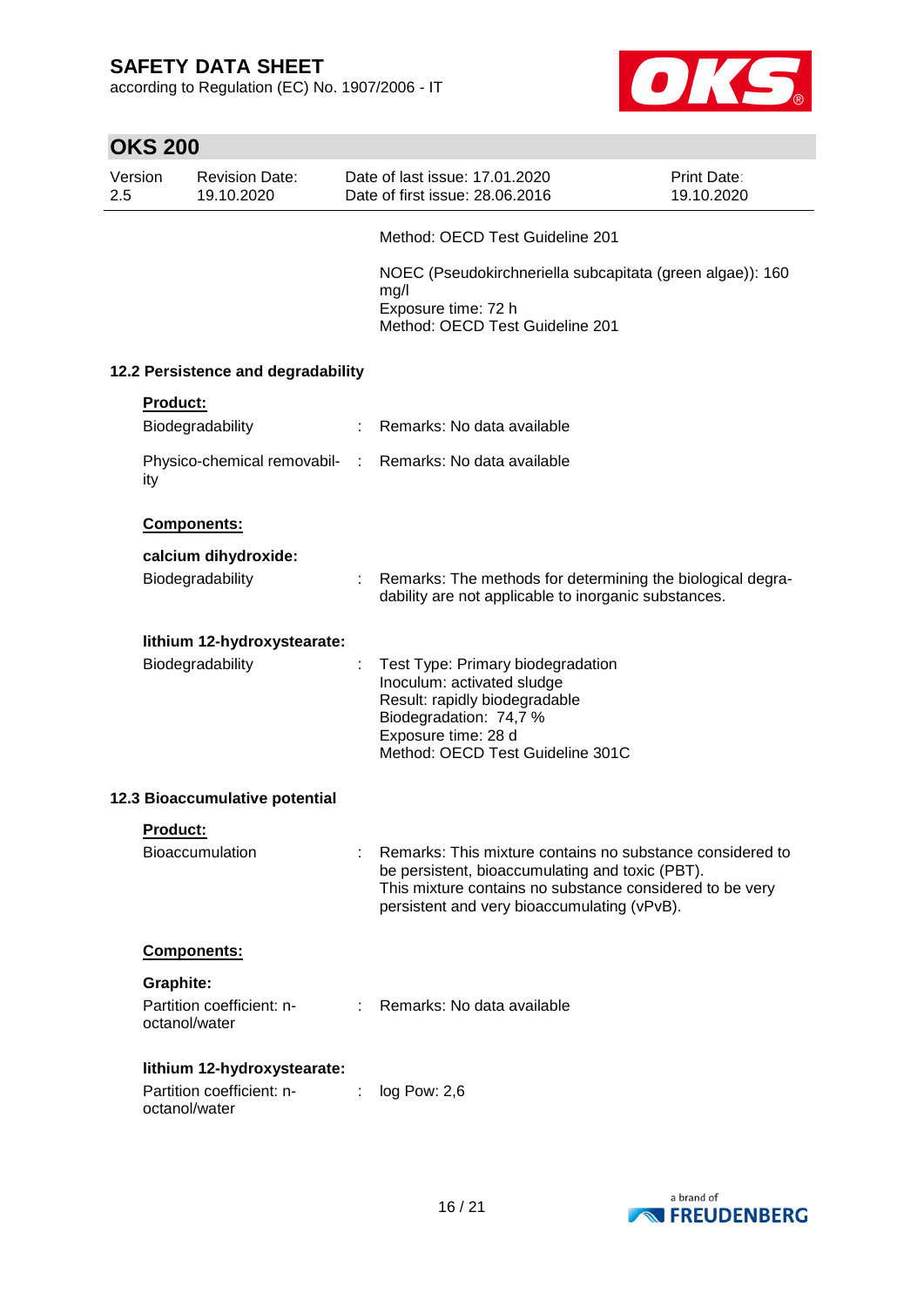according to Regulation (EC) No. 1907/2006 - IT



## **OKS 200**

| Version<br>$2.5^{\circ}$                |                 | <b>Revision Date:</b><br>19.10.2020                |  | Date of last issue: 17.01.2020<br>Date of first issue: 28.06.2016                                                                                                                          | <b>Print Date:</b><br>19.10.2020 |
|-----------------------------------------|-----------------|----------------------------------------------------|--|--------------------------------------------------------------------------------------------------------------------------------------------------------------------------------------------|----------------------------------|
|                                         |                 | 12.4 Mobility in soil                              |  |                                                                                                                                                                                            |                                  |
|                                         | <b>Product:</b> |                                                    |  |                                                                                                                                                                                            |                                  |
|                                         | Mobility        |                                                    |  | Remarks: No data available                                                                                                                                                                 |                                  |
|                                         |                 | Distribution among environ-<br>mental compartments |  | : Remarks: No data available                                                                                                                                                               |                                  |
| 12.5 Results of PBT and vPvB assessment |                 |                                                    |  |                                                                                                                                                                                            |                                  |
|                                         | <b>Product:</b> |                                                    |  |                                                                                                                                                                                            |                                  |
|                                         | Assessment      |                                                    |  | : This substance/mixture contains no components considered<br>to be either persistent, bioaccumulative and toxic (PBT), or<br>very persistent and very bioaccumulative (vPvB) at levels of |                                  |

0.1% or higher..

### **12.6 Other adverse effects**

### **Product:**

| Additional ecological infor- | No information on ecology is available. |
|------------------------------|-----------------------------------------|
| mation                       |                                         |

### **SECTION 13: Disposal considerations**

| 13.1 Waste treatment methods |   |                                                                                                                                                                                                                    |
|------------------------------|---|--------------------------------------------------------------------------------------------------------------------------------------------------------------------------------------------------------------------|
| Product                      | ÷ | The product should not be allowed to enter drains, water<br>courses or the soil.<br>Do not dispose of with domestic refuse.<br>Dispose of as hazardous waste in compliance with local and<br>national regulations. |
|                              |   | Waste codes should be assigned by the user based on the<br>application for which the product was used.                                                                                                             |
| Contaminated packaging       |   | Packaging that is not properly emptied must be disposed of as<br>the unused product.<br>Dispose of waste product or used containers according to<br>local regulations.                                             |
|                              |   | The following Waste Codes are only suggestions:                                                                                                                                                                    |
| Waste Code                   |   | used product, unused product<br>12 01 12*, spent waxes and fats                                                                                                                                                    |
|                              |   | uncleaned packagings<br>15 01 10, packaging containing residues of or contaminated<br>by hazardous substances                                                                                                      |

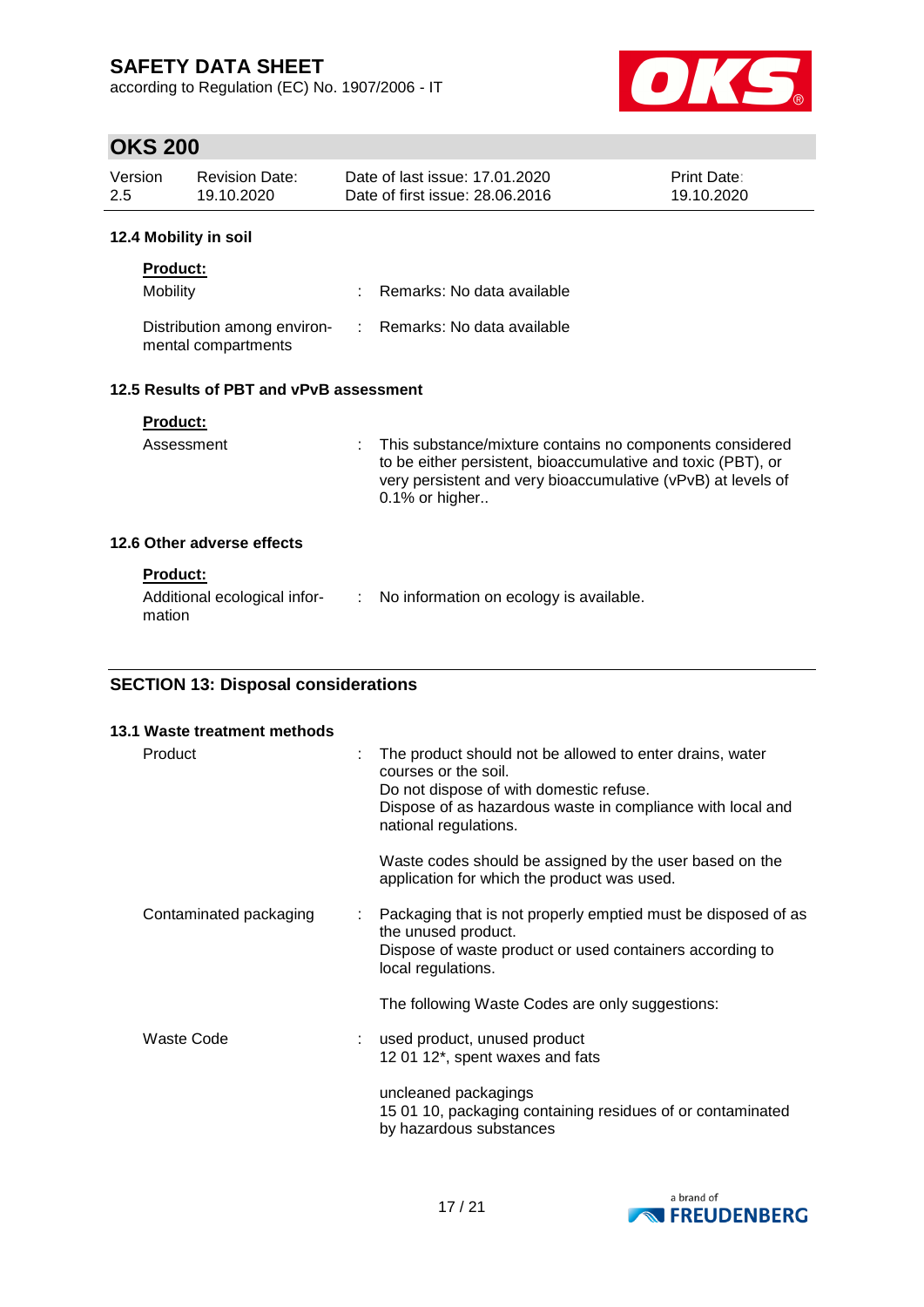according to Regulation (EC) No. 1907/2006 - IT



## **OKS 200**

| Version | <b>Revision Date:</b> | Date of last issue: 17,01,2020  | <b>Print Date:</b> |
|---------|-----------------------|---------------------------------|--------------------|
| 2.5     | 19.10.2020            | Date of first issue: 28,06,2016 | 19.10.2020         |

### **SECTION 14: Transport information**

### **14.1 UN number**

| <b>ADN</b>                        |   | Not regulated as a dangerous good |
|-----------------------------------|---|-----------------------------------|
| <b>ADR</b>                        |   | Not regulated as a dangerous good |
| <b>RID</b>                        |   | Not regulated as a dangerous good |
| <b>IMDG</b>                       |   | Not regulated as a dangerous good |
| <b>IATA</b>                       |   | Not regulated as a dangerous good |
| 14.2 UN proper shipping name      |   |                                   |
| <b>ADN</b>                        |   | Not regulated as a dangerous good |
| <b>ADR</b>                        |   | Not regulated as a dangerous good |
| <b>RID</b>                        |   | Not regulated as a dangerous good |
| <b>IMDG</b>                       |   | Not regulated as a dangerous good |
| <b>IATA</b>                       |   | Not regulated as a dangerous good |
| 14.3 Transport hazard class(es)   |   |                                   |
| <b>ADN</b>                        |   | Not regulated as a dangerous good |
| <b>ADR</b>                        |   | Not regulated as a dangerous good |
| <b>RID</b>                        |   | Not regulated as a dangerous good |
| <b>IMDG</b>                       |   | Not regulated as a dangerous good |
| <b>IATA</b>                       |   | Not regulated as a dangerous good |
| 14.4 Packing group                |   |                                   |
| <b>ADN</b>                        |   | Not regulated as a dangerous good |
| <b>ADR</b>                        |   | Not regulated as a dangerous good |
| <b>RID</b>                        | t | Not regulated as a dangerous good |
| <b>IMDG</b>                       |   | Not regulated as a dangerous good |
| <b>IATA (Cargo)</b>               |   | Not regulated as a dangerous good |
| <b>IATA (Passenger)</b>           |   | Not regulated as a dangerous good |
| <b>14.5 Environmental hazards</b> |   |                                   |
| <b>ADN</b>                        |   | Not regulated as a dangerous good |
| <b>ADR</b>                        |   | Not regulated as a dangerous good |
| <b>RID</b>                        |   | Not regulated as a dangerous good |
| <b>IMDG</b>                       |   | Not regulated as a dangerous good |
| <b>IATA (Passenger)</b>           |   | Not regulated as a dangerous good |
| <b>IATA (Cargo)</b>               |   | Not regulated as a dangerous good |

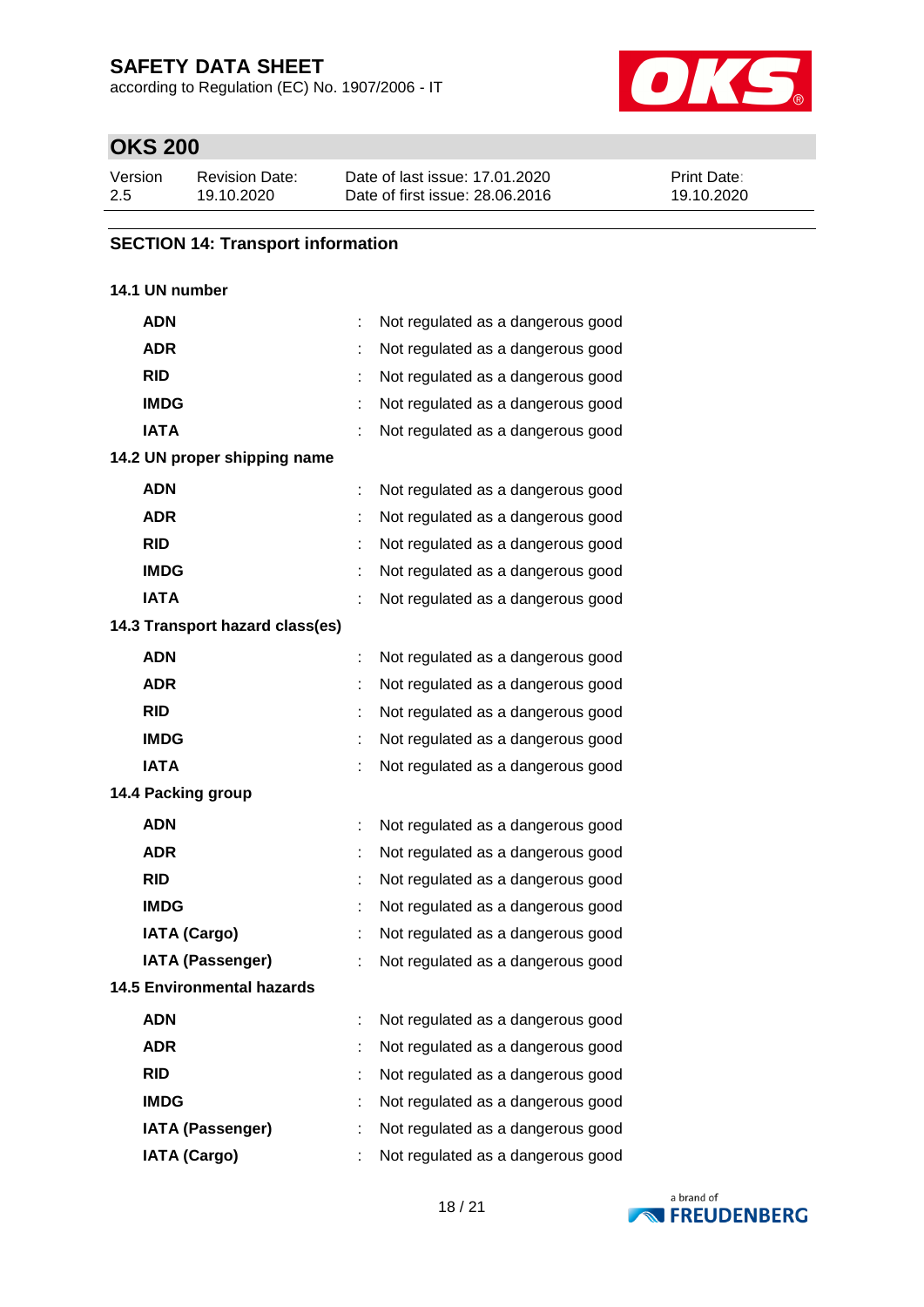according to Regulation (EC) No. 1907/2006 - IT



## **OKS 200**

| Version | Revision Date: | Date of last issue: 17.01.2020  | <b>Print Date:</b> |
|---------|----------------|---------------------------------|--------------------|
| -2.5    | 19.10.2020     | Date of first issue: 28,06,2016 | 19.10.2020         |

### **14.6 Special precautions for user**

Not applicable

**14.7 Transport in bulk according to Annex II of Marpol and the IBC Code**

Remarks : Not applicable for product as supplied.

### **SECTION 15: Regulatory information**

#### **15.1 Safety, health and environmental regulations/legislation specific for the substance or mixture**

| REACH - Candidate List of Substances of Very High<br>Concern for Authorisation (Article 59).                                                         | t. | This product does not contain sub-<br>stances of very high concern (Regu-<br>lation (EC) No 1907/2006 (REACH),<br>Article 57). |
|------------------------------------------------------------------------------------------------------------------------------------------------------|----|--------------------------------------------------------------------------------------------------------------------------------|
| REACH - List of substances subject to authorisation<br>(Annex XIV)                                                                                   |    | Not applicable                                                                                                                 |
| Regulation (EC) No 1005/2009 on substances that de-<br>plete the ozone layer                                                                         | t. | Not applicable                                                                                                                 |
| Regulation (EU) 2019/1021 on persistent organic pollu-<br>tants (recast)                                                                             | ÷. | Not applicable                                                                                                                 |
| Regulation (EC) No 649/2012 of the European Parlia-<br>ment and the Council concerning the export and import<br>of dangerous chemicals               | t. | Not applicable                                                                                                                 |
| REACH - Restrictions on the manufacture, placing on<br>the market and use of certain dangerous substances,<br>preparations and articles (Annex XVII) | t. | Not applicable                                                                                                                 |
| .  III INSTRUCT . AALAMAMINIS LEGENS IN THE SECOND LIMIT ASSAULT 1                                                                                   |    |                                                                                                                                |

Seveso III: Directive 2012/18/EU of the European Parliament and of the Council on the control of major-accident hazards involving dangerous substances. Not applicable

| Volatile organic compounds | $\therefore$ Directive 2010/75/EU of 24 November 2010 on industrial |
|----------------------------|---------------------------------------------------------------------|
|                            | emissions (integrated pollution prevention and control)             |
|                            | Not applicable                                                      |

### **Other regulations:**

Legislative Decree April 9,2008, 81 (Implementation of Article 1 of the Law of 3 August 2007, n. 123, concerning the protection of health and safety in the workplace.) and subsequent amendments

Legislative Decree April 3, 2006, n.152, (Environmental standards) and subsequent amendments

Legislative Decree February 6, 2009, 21 (Regulations for the execution of the provisions laid down in Regulation (EC) no. 648/2004 on detergents)

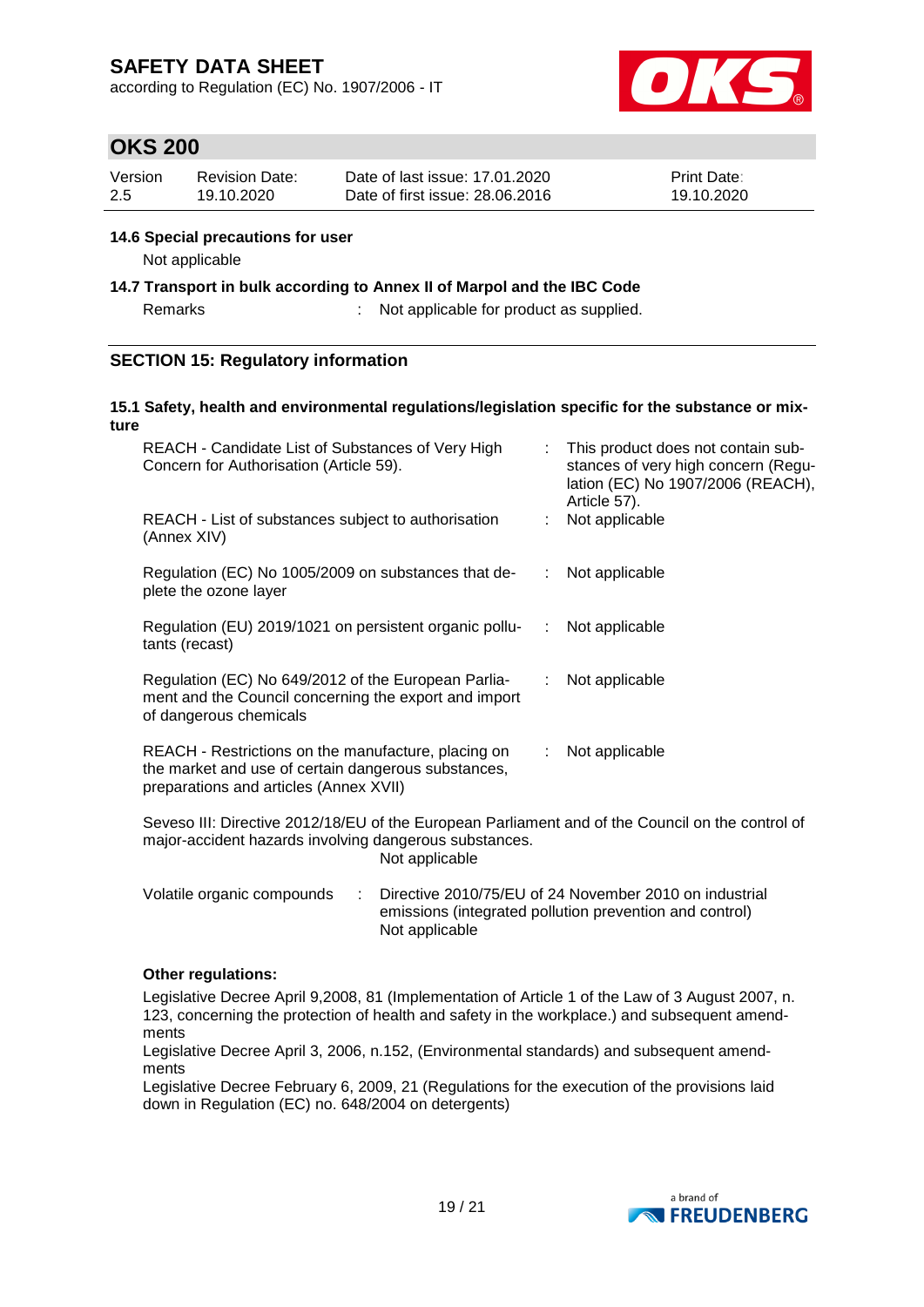according to Regulation (EC) No. 1907/2006 - IT



### **OKS 200**

| Version | Revision Date: | Date of last issue: 17.01.2020  | <b>Print Date:</b> |
|---------|----------------|---------------------------------|--------------------|
| 2.5     | 19.10.2020     | Date of first issue: 28,06,2016 | 19.10.2020         |

### **15.2 Chemical safety assessment**

This information is not available.

### **SECTION 16: Other information**

## **Full text of H-Statements** H315 : Causes skin irritation.

H318 : Causes serious eye damage. H335 : May cause respiratory irritation.

**Full text of other abbreviations**

| 2017/164/EU                             | : Commission Directive (EU) 2017/164 establishing a fourth list<br>of indicative occupational exposure limit values pursuant to<br>Council Directive 98/24/EC, and amending Commission Direc-<br>tives 91/322/EEC, 2000/39/EC and 2009/161/EU |
|-----------------------------------------|-----------------------------------------------------------------------------------------------------------------------------------------------------------------------------------------------------------------------------------------------|
| 2017/164/EU / STEL<br>2017/164/EU / TWA | : Short term exposure limit<br>: Limit Value - eight hours                                                                                                                                                                                    |

ADN - European Agreement concerning the International Carriage of Dangerous Goods by Inland Waterways; ADR - European Agreement concerning the International Carriage of Dangerous Goods by Road; AICS - Australian Inventory of Chemical Substances; ASTM - American Society for the Testing of Materials; bw - Body weight; CLP - Classification Labelling Packaging Regulation; Regulation (EC) No 1272/2008; CMR - Carcinogen, Mutagen or Reproductive Toxicant; DIN - Standard of the German Institute for Standardisation; DSL - Domestic Substances List (Canada); ECHA - European Chemicals Agency; EC-Number - European Community number; ECx - Concentration associated with x% response; ELx - Loading rate associated with x% response; EmS - Emergency Schedule; ENCS - Existing and New Chemical Substances (Japan); ErCx - Concentration associated with x% growth rate response; GHS - Globally Harmonized System; GLP - Good Laboratory Practice; IARC - International Agency for Research on Cancer; IATA - International Air Transport Association; IBC - International Code for the Construction and Equipment of Ships carrying Dangerous Chemicals in Bulk; IC50 - Half maximal inhibitory concentration; ICAO - International Civil Aviation Organization; IECSC - Inventory of Existing Chemical Substances in China; IMDG - International Maritime Dangerous Goods; IMO - International Maritime Organization; ISHL - Industrial Safety and Health Law (Japan); ISO - International Organisation for Standardization; KECI - Korea Existing Chemicals Inventory; LC50 - Lethal Concentration to 50 % of a test population; LD50 - Lethal Dose to 50% of a test population (Median Lethal Dose); MARPOL - International Convention for the Prevention of Pollution from Ships; n.o.s. - Not Otherwise Specified; NO(A)EC - No Observed (Adverse) Effect Concentration; NO(A)EL - No Observed (Adverse) Effect Level; NOELR - No Observable Effect Loading Rate; NZIoC - New Zealand Inventory of Chemicals; OECD - Organization for Economic Co-operation and Development; OPPTS - Office of Chemical Safety and Pollution Prevention; PBT - Persistent, Bioaccumulative and Toxic substance; PICCS - Philippines Inventory of Chemicals and Chemical Substances; (Q)SAR - (Quantitative) Structure Activity Relationship; REACH - Regulation (EC) No 1907/2006 of the European Parliament and of the Council concerning the Registration, Evaluation, Authorisation and Restriction of Chemicals; RID - Regulations concerning the International Carriage of Dangerous Goods by Rail; SADT - Self-Accelerating Decomposition Temperature;